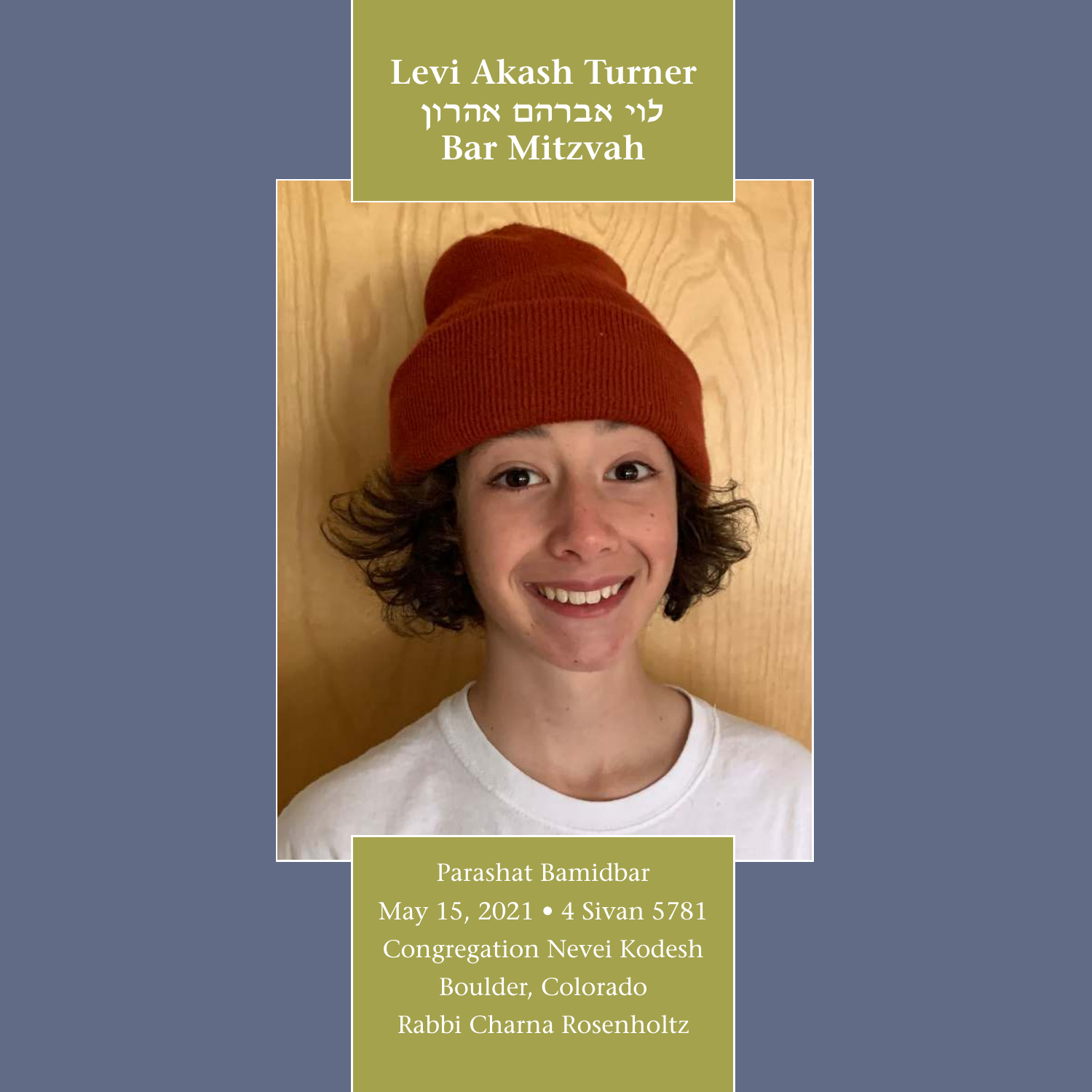# **L'Dor Va'dor** לדור ודור From Generation to Generation...



Nardy and Wendy Samuels aka Grandpa and Ammy



Harry and Barbara Turner aka Poppy and Baba



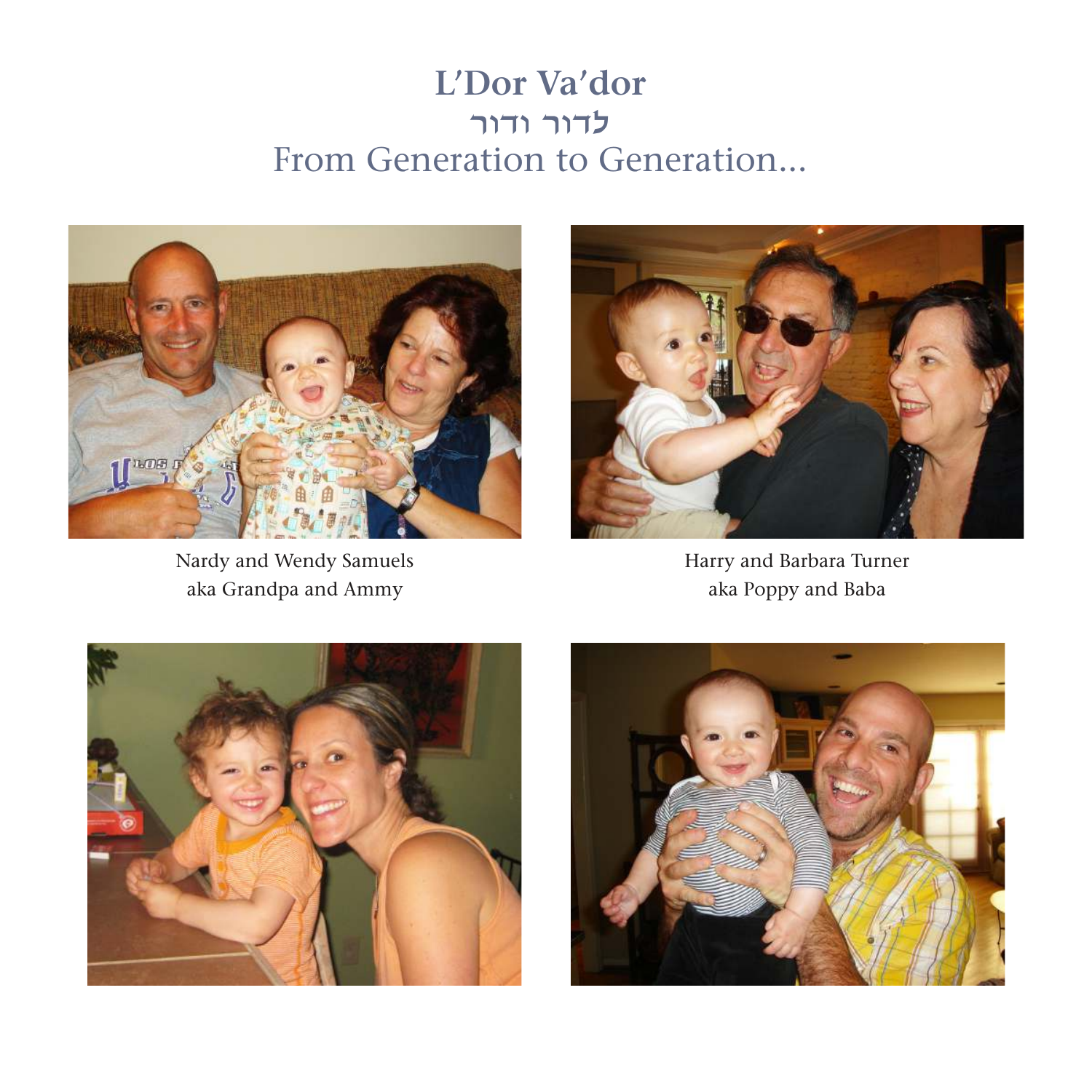# Welcome to Levi's Bar Mitzvah

Shabbat Shalom! We're thrilled to have you with us on this very special day.<br>Show thas worked so hard to get to this point, and we are extremely proud. habbat Shalom! We're thrilled to have you with us on this very special day.

A Bar Mitzvah is a rite-of-passage for a Jewish 13-year-old as he transitions from childhood to adulthood. Starting today, Levi will be considered a full-fledged member of the Jewish community and become responsible for his own actions. It is also a celebration of our Jewish heritage, which dates back nearly 4,000 years.

As we envisioned this day, we never thought it would be an online event. But we are grateful for the technology that is allowing us to still be together. Preparing for this Bar Mitzvah throughout quarantine was an anchoring force for our entire family, giving us something positive with a larger purpose to focus on.

Levi's Torah portion is Bamidbar, which means "In the desert." In addition to Levi having been born in the desert, Bamidbar is significant in our family in that it was also the Torah portion for the Bar and Bat Mitzvahs of Glenn, Glenn's sister, Jill, Levi's grandfather, Harry Turner, Harry's father, Julius Tarnower, and Harry's maternal grandfather, Solomon Windreich, whose Bar Mitzvah was in 1882. Bamidbar was also coincidentally/magically the Torah portion for our wedding! It means a lot that Levi is able to carry on this powerful, kind of inexplicable, lineage.

Levi also had the honor of studying every week with his Grandpa Nardy, who helped teach him Hebrew, the meaning of a Bar Mitzvah, and practice the Shabbat prayers. Grandpa Nardy struggled through some health issues this year, but no matter what, he showed up fully present for Levi, week after week. Listening to their lessons from the next room was music to our ears, and embodied what the Bar Mitzvah experience is all about. L'dor va'dor, from generation to generation.

With us in spirit today are Levi's great grandparents, Kal and Lee Brooks, Aaron and Frieda Eisner, Abe and Blanche Samuels, and Julius and Henny Tarnower. We know they are looking down with smiles.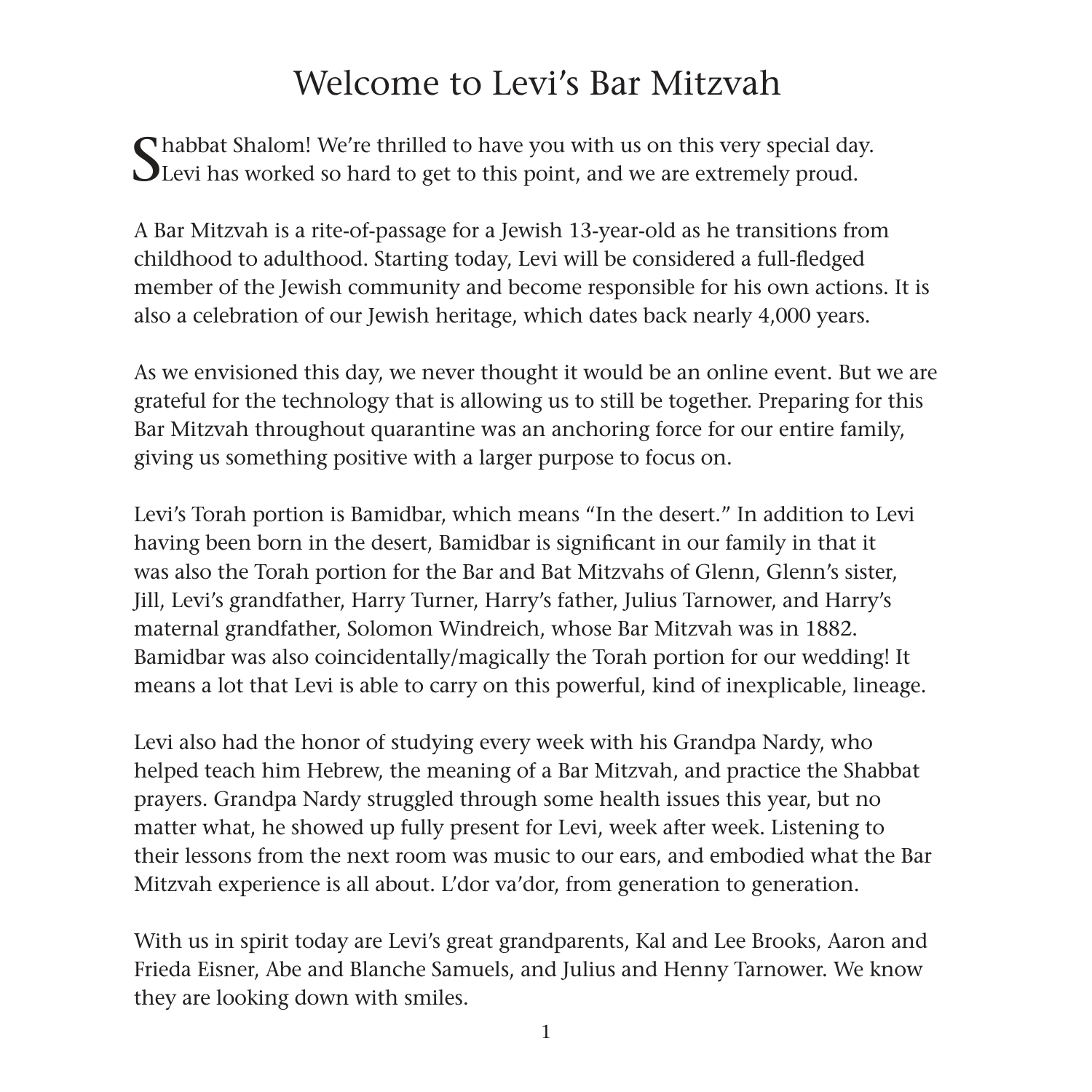Levi, we are so proud of you and the man you are becoming. We wish you good health, wisdom, compassion, strength, prosperity and all of the happiness in the world. Mazel tov.

We love you all. Thank you for being here.

*Glenn and Shayna Turner*

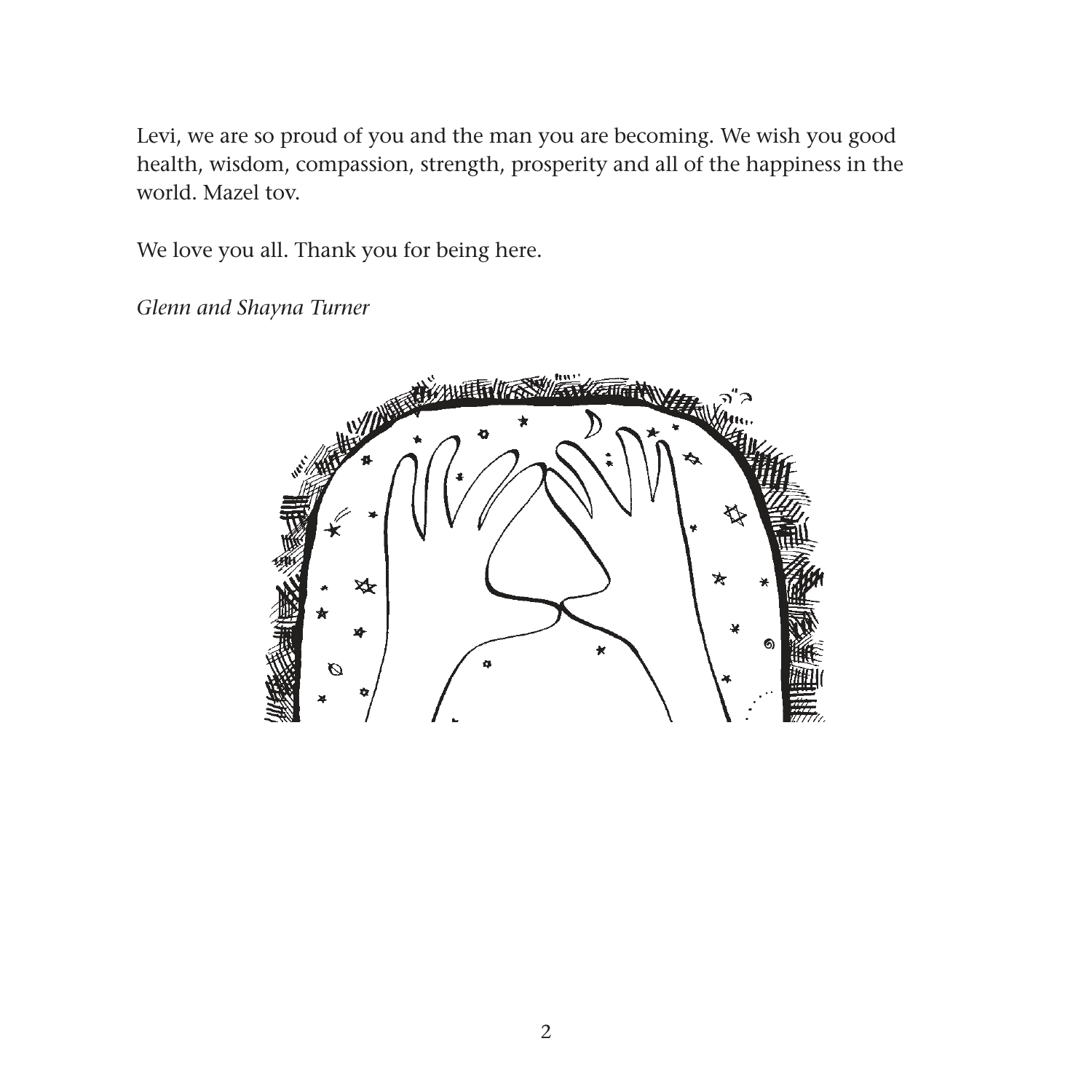# Introduction to the Four Worlds of the Shabbat Service

This service is divided into four main sections representing the four worlds spiritual experience. Each of the four worlds is identified by a letter in the his service is divided into four main sections representing the four worlds of Hebrew alphabet: Yud, Hay, Vav, and Hay, which spells God's ineffable name. Each of these letters also stands for a different aspect of God, the One Source. In the service we begin at the bottom, with the lower hay, and move up as follows:



Yud: The yud represents the world of Oneness with God, the experience of Pure Being. This part of the service is about connecting with God as Timeless Presence.



Hay: The upper hay represents the world of knowing and believing. In this part of the service, we declare our faith in the One Source.



Vav: The vav represents the emotional world. In this part of the service, we open our hearts with praise for God and all of Nature.



Hay: The bottom hay represents the physical world. In this part of the service, we thank God for our bodies and the material world in which we live.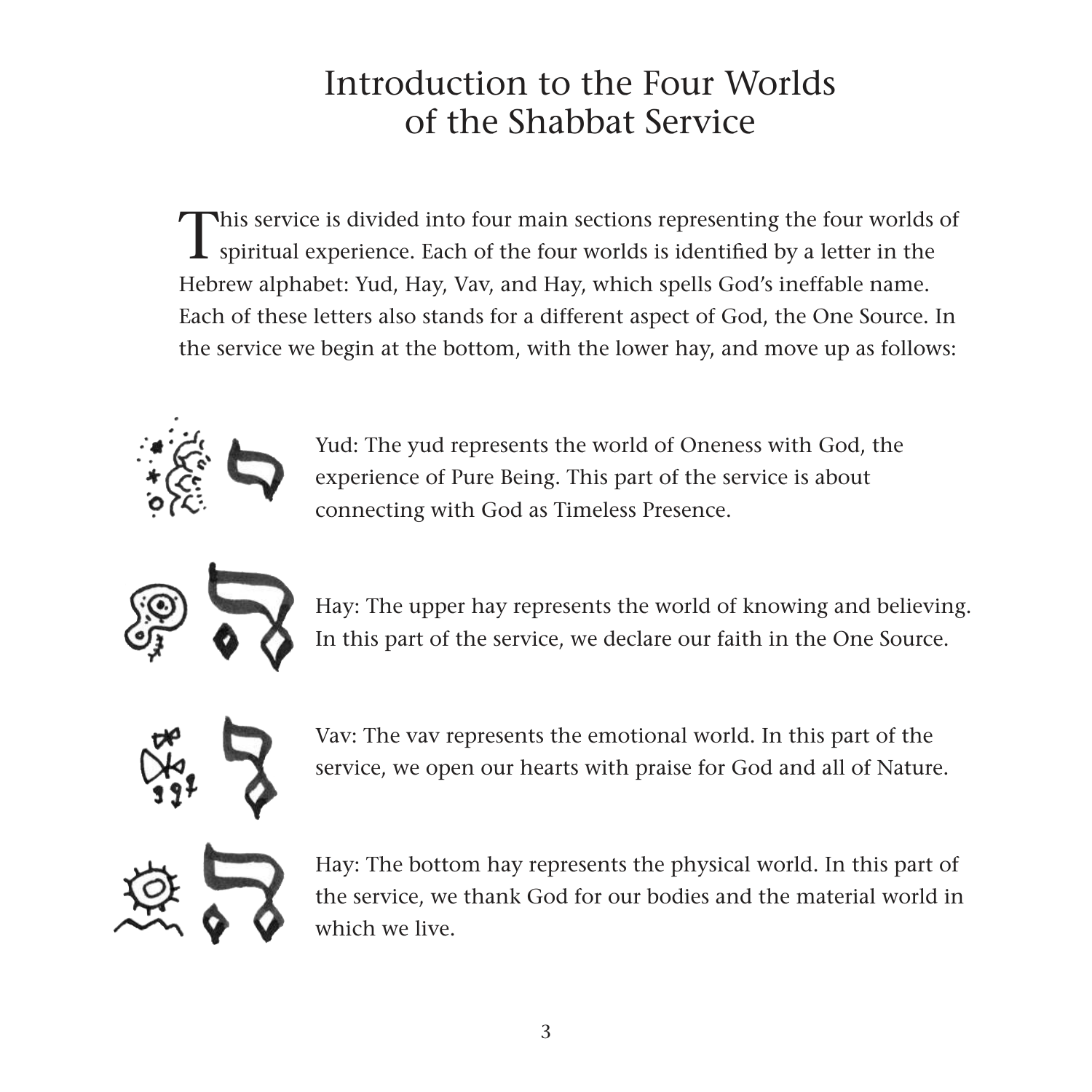# Assiyah - Physical World



# **Birkhot HaShakhar: Blessings for Waking Up**

#### Doing - Physical

The lower Hay represents this world. In this part of the service we awaken our bodies and open our senses to the miracle of our existence. We attend to our breathing, our aliveness, and our connection to the environment.

### **Hiney Mah Tov**

# הִנֵּה מַה טֹּוֹב וּמַה נָעִים שֵׁבֵת אַחִים נֵּם יָהַד.

Hiney mah tov u-mah na-im, shevet akhim/akhayot gam yakhad! How good and how pleasant it is for brothers/sisters to live together.

# Modeh Ani מוֹדֶה/מוֹדָה אֲנִי לְפְנֶיךָ מֶלֶךְ חַי וְקַיָּם. Modeh/modah ani lefanekha melekh chai vekayam. I give thanks before you, King living and eternal.

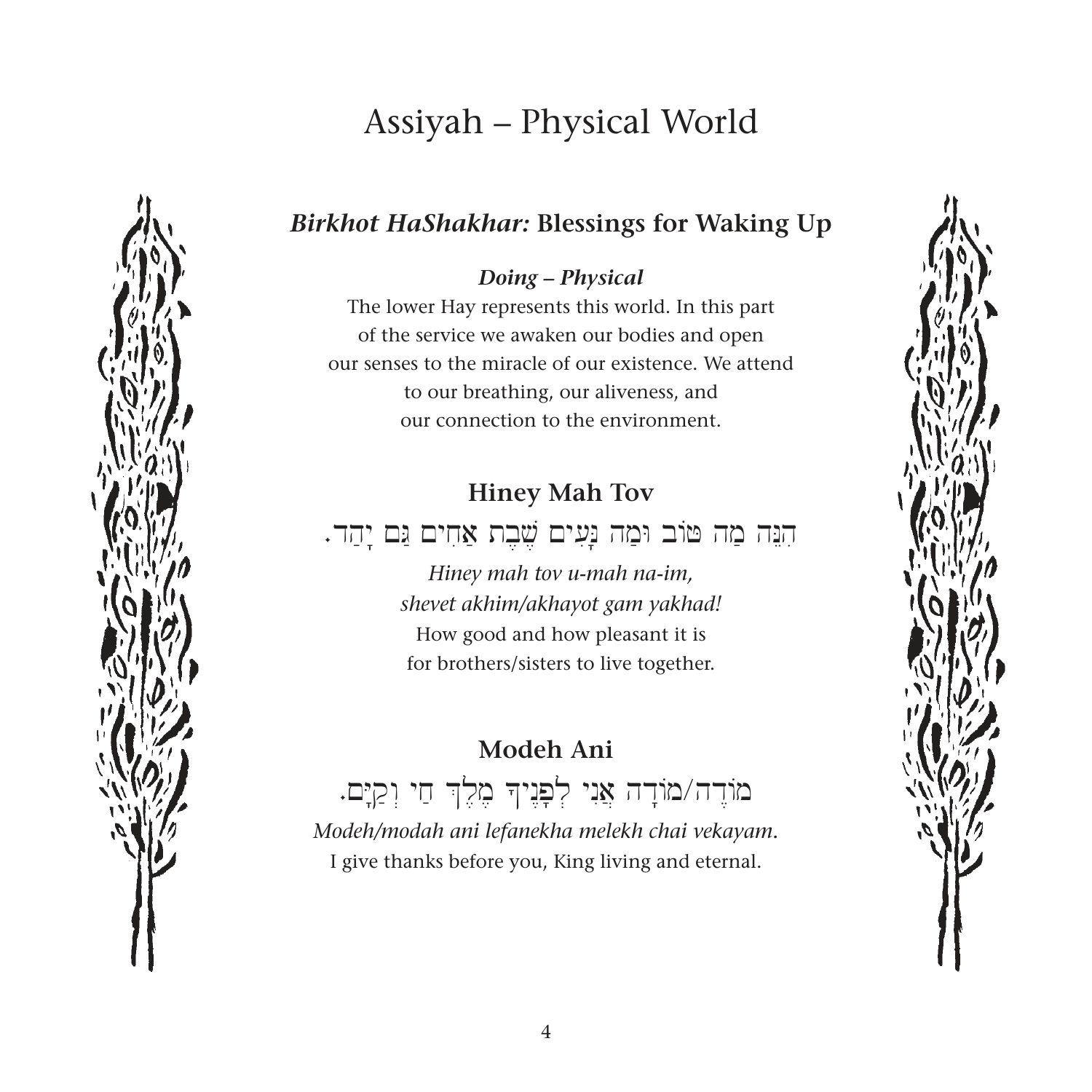### **Elohai Neshama**

אֵלֹהַי נִשָּׁמָה שֻׁנַּתַתַּ בִּי טִהוֹרָה הִיא.

*Elohai neshamah shena-tata bee t'horah hee.* My God, the Soul you have given me, She is pure.



# **Shehekheyanu** בְרוּךְ אַתָּה יִי אֵלֹהֵינוּ מֵלֵךְ הָעוֹלָם ּשֶׁהֶחֱיָנוּ וְקִיִּמְנוּ וְהִגִּיעָנוּ לַזְּמַן הַזֶּה.

*Baruch Atah Adonai Elohaynu Melech ha-Olam She-he-kheyanu v'kee-y'manu v'heegee-anu lazman hazeh.* Blessed are you Yah, Who has kept us in life, Who has sustained us and Who has permitted us to reach this precious moment.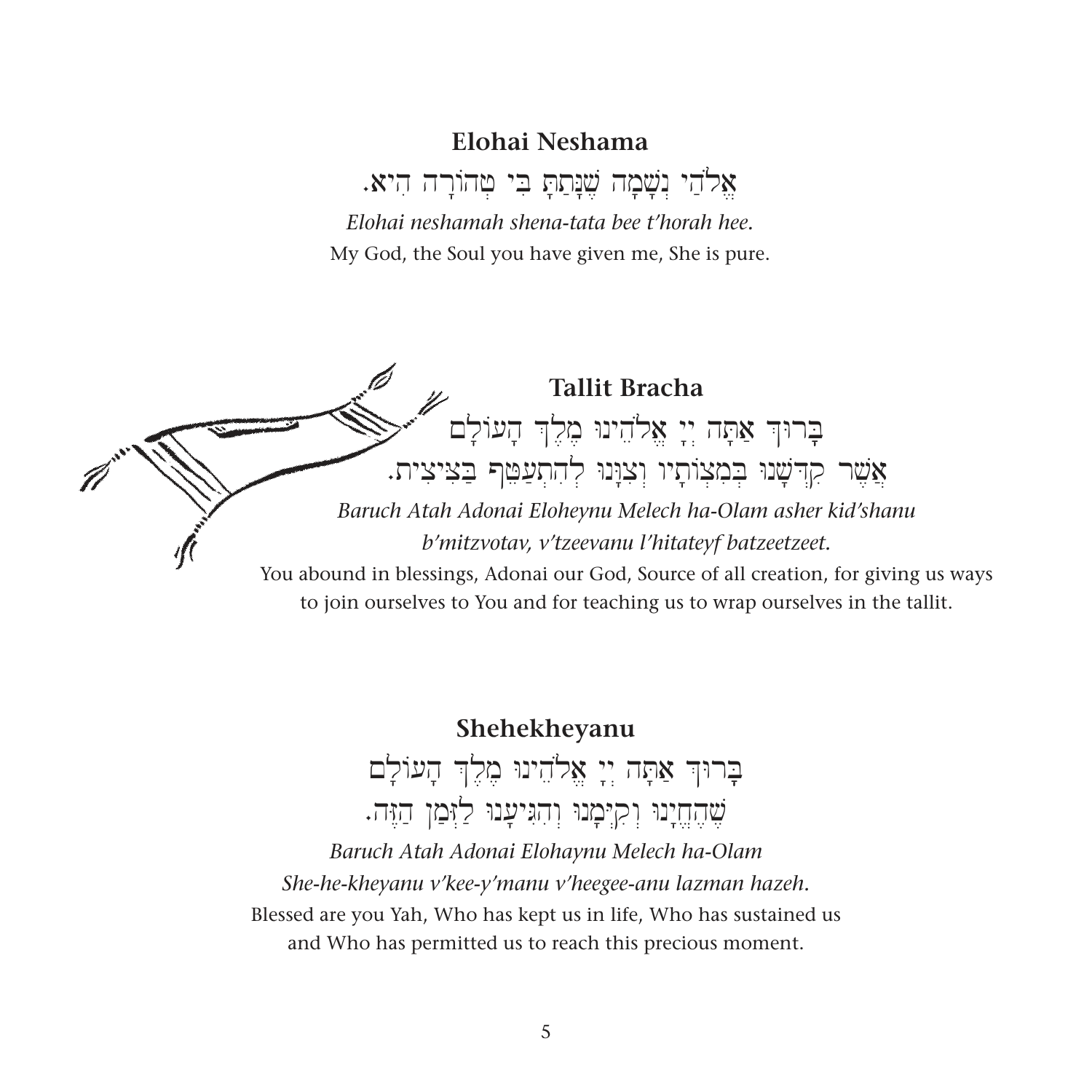# Yetzirah – Emotional World

# Psukei d'Zimra: Songs of Praise

### **Feeling and Relating**

At this point in the service we concentrate on the feeling part of life: expressing praise and gratitude for Nature and all elements of life. We are mindful of our interconnectedness to all people and creatures. and the common ground we share. We open our hearts.

# Esa Eynai אֲשָׂא עִינַי אֶל-הֶהְרִים מֵאַיִן יָבֹא עֶזֶרִי. עִזְרִי מֵעָם יְיָ עֹשֵׂה שָׁמַיִם וְאָרֶץ.

Esa einai el he-harim, me'ayin, me'ayin yavo ezri? Ezri me'im Hashem, Oseh sham-ayim va'aretz.

I lift my eyes up to the mountains. From where, o from where does my help come? My help comes from the One, Maker of heaven and earth! (Psalm 121:1-2)

# Ivdu et Hashem B'simcha

# עִבְדוּ אֶת-יָה בִּשְׂמָחָה בֹּאוּ לְפָנָיו בִּרְנָנָה.

Ivdu et Hashem b'simcha! Bo-u l'fanav, bir-nana. Serve the Holy One with joy! Come before God's presence with song.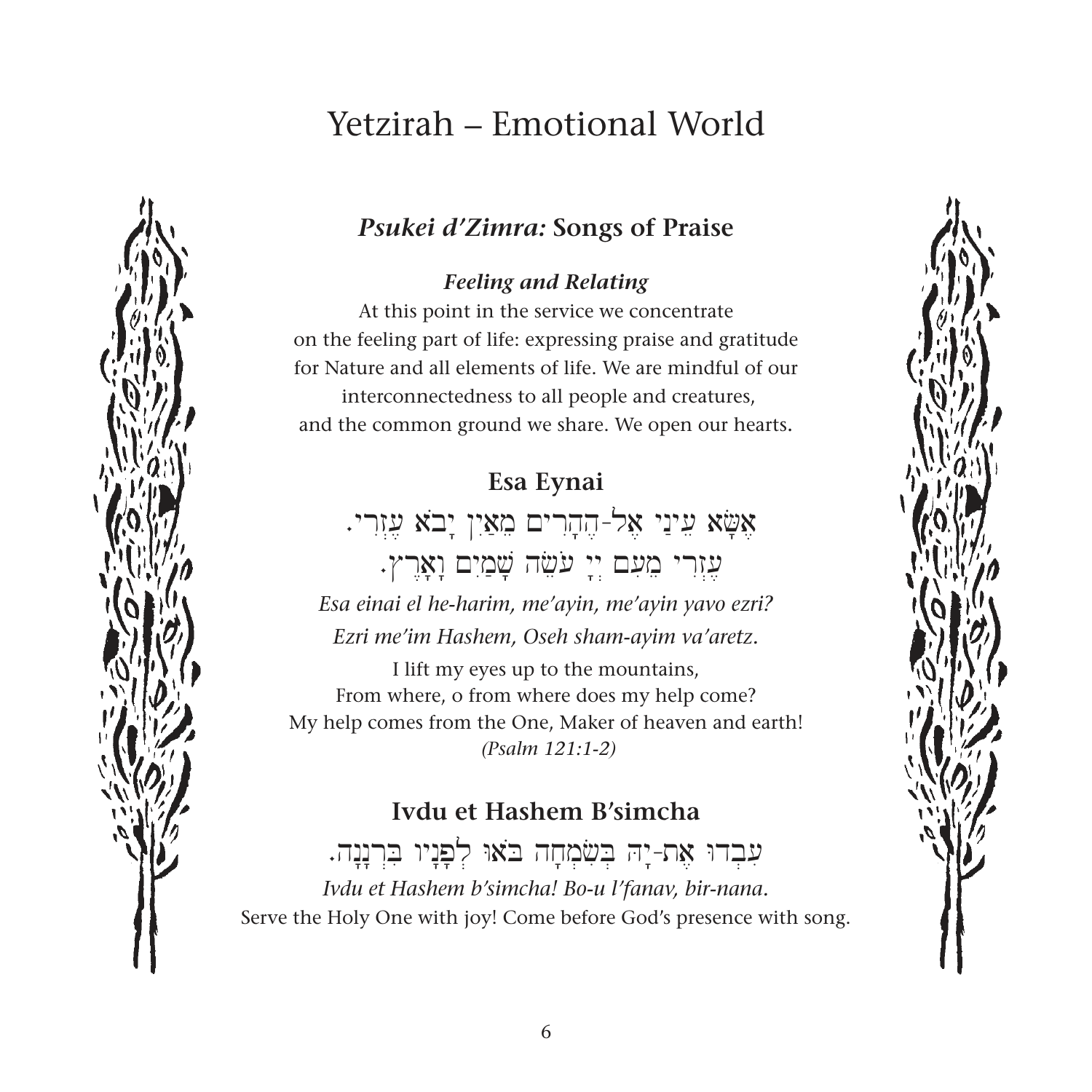### **Psalm 150 – Hallelu Yah!**

הללייה הללו אל בקדשו ≥/Z[u ['yqir"Bi WhWll]h' *Hal'luhu, birkee-a oo-zo.* יה<sup>ן</sup> Hal'luhu, beeg-voo-rotav<br>דַלְלוּהוּ בִּגְבוּרהָיו ≥/ld"GU brøK] WhWll]h' *Hal'luhu, k'rov gudlo.* rp;/v [q'teB] WhWll]h' *Hal'luhu, b'teyka shofar* ≥r/Nkiw" lb,nEB] WhWll]h' *Hal'luhu, b'neyvel v'khinor.*  $\vdash$ הַלְלוּהוּ בְּתֹף וּמָחוֹל *Hal'luhu, b'tof umakhol* ≥bG:[uw" µyNImiB] WhWll]h' *Hal'luhu, b'mee-neem v'ugav.* [m'v; ylex]l]xiB] WhWll]h' *Hal'luhu, b'tzil-tz'ley shama*  $\Gamma$ הַלְלוּהוּ בְצִלְצְלֵי הְרוּעָה. Hal'luhu, b'tzil-tz'ley t'ru-ah. ≥Hy:Wll]h' Hy: lLeh'T] hm;v;N"h' lKø *Kol han'shamah, t'haleyl Yah, Halleluyah. Halleluyah, hal'lu, El b'kodsho*



Hallelujah. Praise Yah in God's holiness; Praise Yah in God's firm strength. Praise Yah for mighty acts; Praise Yah for greatness. Praise Yah with blasts of the horn; Praise Yah with harp and lyre. Praise Yah with timbrel and dance; Praise Yah with lute and pipe. Praise Yah with resounding cymbals; Praise Yah with loud-clashing cymbals. Let all that breathes praise the Eternal. Hallelujah.

**Nishmat Kol Chai** נִשָׁמַת כָּל חַי תִּבְרֵךְ אֵת שִׁמְךְ יְיָ אֱלֹהֵינוּ. *Nishmat kol chai t'varekh et shimkha, Yah Eloheynu.* The Soul of every living creature breathes out its praise to you, Oh God!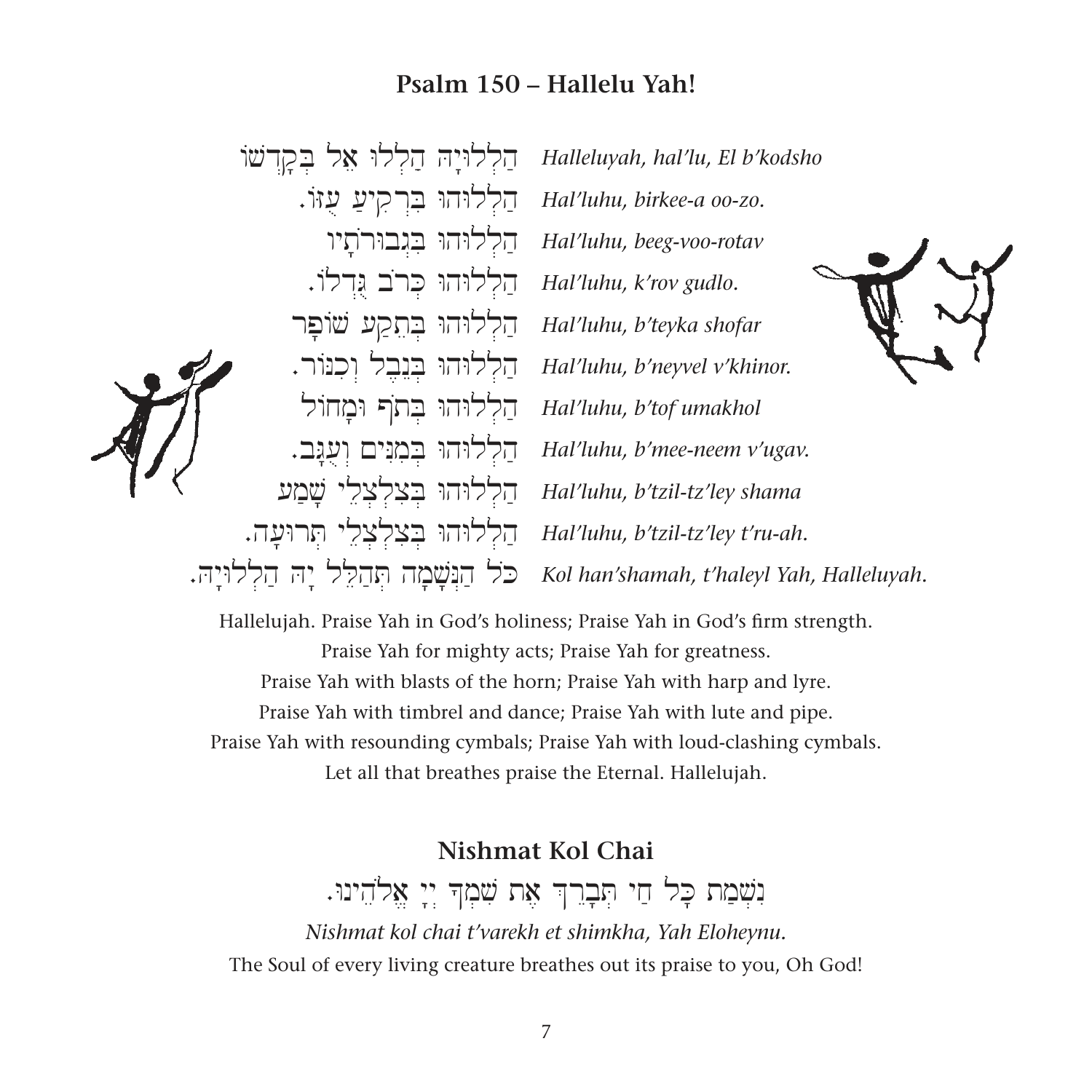#### Chatzi Kaddish

יִתְגַּדַל וְיִתְקַדַּשׁ שָׁמֶהּ רַבָּא. בִעַלְמַא דִי בְרָא כְרְעוּתֶהּ, וִיַמְלִיךְ מַלְכוּתֵהּ. בחייכון וביומיכון וּבְחַיִּי דְכָל־בֵּית יְשָׂרָאֲלֹ, ַבַּעֲנָלָא וּבִזְמַן קָרִיב, וִאָמְרוּ: אָמֵן. יהא שמה רבא מברד לִעַלַם וּלִעַלְמִי עַלְמַיָּא. יתִבְרַךְ וְיִשְׁתַּבָּח וְיִתְפַּאַר ויתרומם ויתנשא ויתהדר וִיִתִּעַלֵּה וְיִתְהַלַּל שָׁמֵהּ דְּקוּדְשָׁא, בִּרִיךְ הוּא, לְעֵלָא מִן כָּל־בִּרְכָתָא וְשִׁירָתָא, הַשִּׁבְּחָתָא וְנֵחֱמָתָא דַאֲמִירָן בעלמא, ואמרו: אמן.

Yit'gadal v'vitkadash sh'mey rabah. B'al'mah dee v'rah chirootey v'yamleech malchutey. B'khai-yey-khon, Oo-v'yomey-chon, oo-v'cha-yey d'hol beyt Yisra-el ba-a-gala oo-viz'man kareev v'eemru, Amen. Y'hay sh'may rabah m'varach l'olam oo-l'al'may al'ma-yah. Yit'barach. Yit'barach v'yish'tabach v'yitpa-ar v'vit'romom v'vit'nasay v'vit'hadar v'yit'aleh v'yit'halal sh'mey d'kud'sha. B'reekh-Hu. L'ey-la meen kol beer'khata v'sheerata Toosh'b'khata v'neh-khe-mata da-ameeron b'almah v'eemru, Amen.

Let God's name be made great and holy in the world that was created as God willed. May God complete the holy realm in your own lifetime, in your days, and in the days of all of the house of Israel, quickly and soon. And we say: Amen. May God's great name be blessed, forever and as long as worlds endure.

May it be blessed and praised and glorified, and held in honor, viewed with awe, embellished, and revered; and may the blessed name of holiness be hailed, through it be higher than all the blessing, songs, praises, and consolations that we utter in the world. And we say: Amen.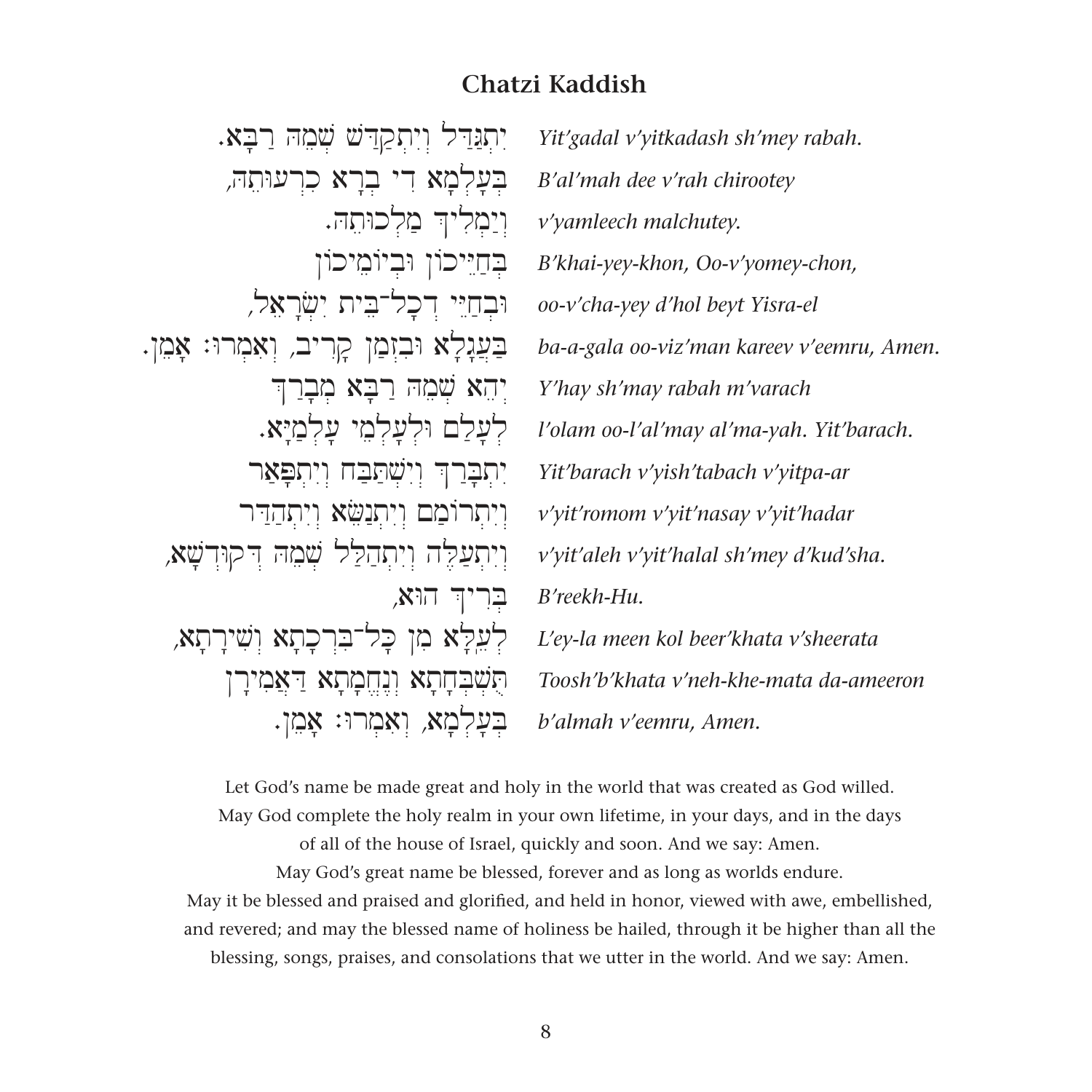# Briyah – Intellectual World

#### Shema v'Birkhoteha: The Shema and Her Blessings

#### **Knowing and Believing**

This world represents the world of the intellect, of pure mind. Here we are commanded to exert ourselves, to extend ourselves, to reach for the very edges of our understanding. We proclaim our belief in the Oneness from which all existence stems. We strive to live in a state of love and to increase our knowledge, so that we can discover inner truths through our prayers, contemplations and the study of Torah.

### **Barchu**

. בַּרְכוּ אֲת־יִי הַמְבֹרַךְ. Bar'chu et Adonai ham'vorakh.

Blessed is the One Blessed Power.

יִי הַמְבֹרְךְּ לְעוֹלָם וָעֵד. Baruch Adonai ham'vorakh l'olam va'ed. Blessed is God forever and ever.

## **Yotzer Or** Reaching to the Realm of Light

הַעוֹלָם Barukh Ata Adonai, Eloheynu Melekh Ha-Olam יוֹצֵר אוֹר וּבוֹרֵא חְשֶׁךְ Yotzer or u-vorey khoshekh, .Oseh shalom u'vorey et hakol. עֹשֶׂה שָׁלוֹם וּבוֹרֵא אֲת-הַכֹּל.

> Holy One of Blessing, Your Presence fills creation, You form Light and You create Darkness You make Peace and You create the Whole.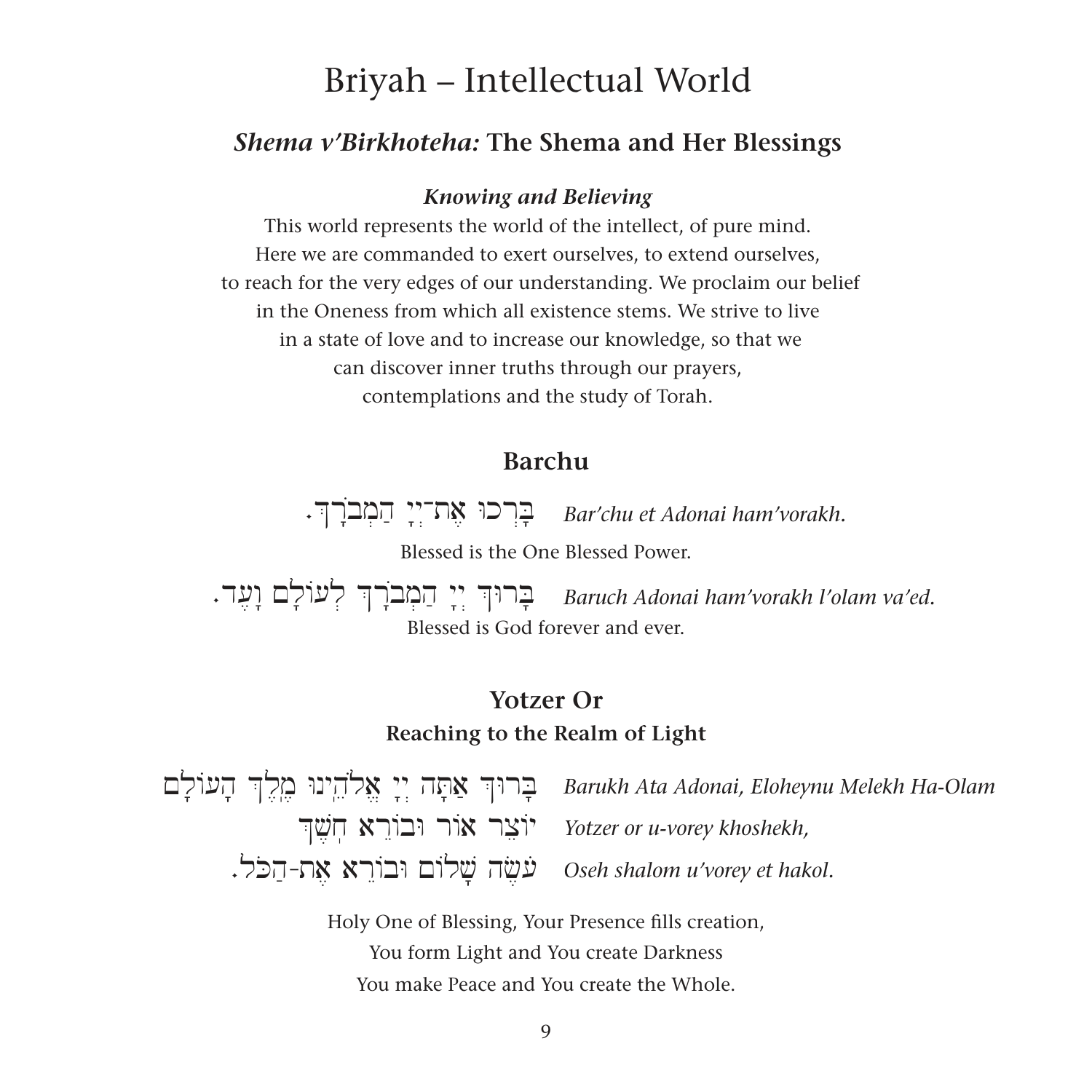We lift our gazes not to what stands between us but what stands before us We close the divide because we know, to put our future first, we must first put our differences aside We lay down our arms so we can reach out our arms to one another We seek harm to none and harmony for all… When day comes we step out of the shade, aflame and unafraid The new dawn blooms as we free it For there is always light, if only we're brave enough to see it If only we're brave enough to be it

> —*Amanda Gorman Read by Bryan and Jessica Samuels*

### **Ahava Raba**

אהבה רבה אהבת**ו**י

*Ahavah rabah ahavtanu.* With a great love you have loved us.





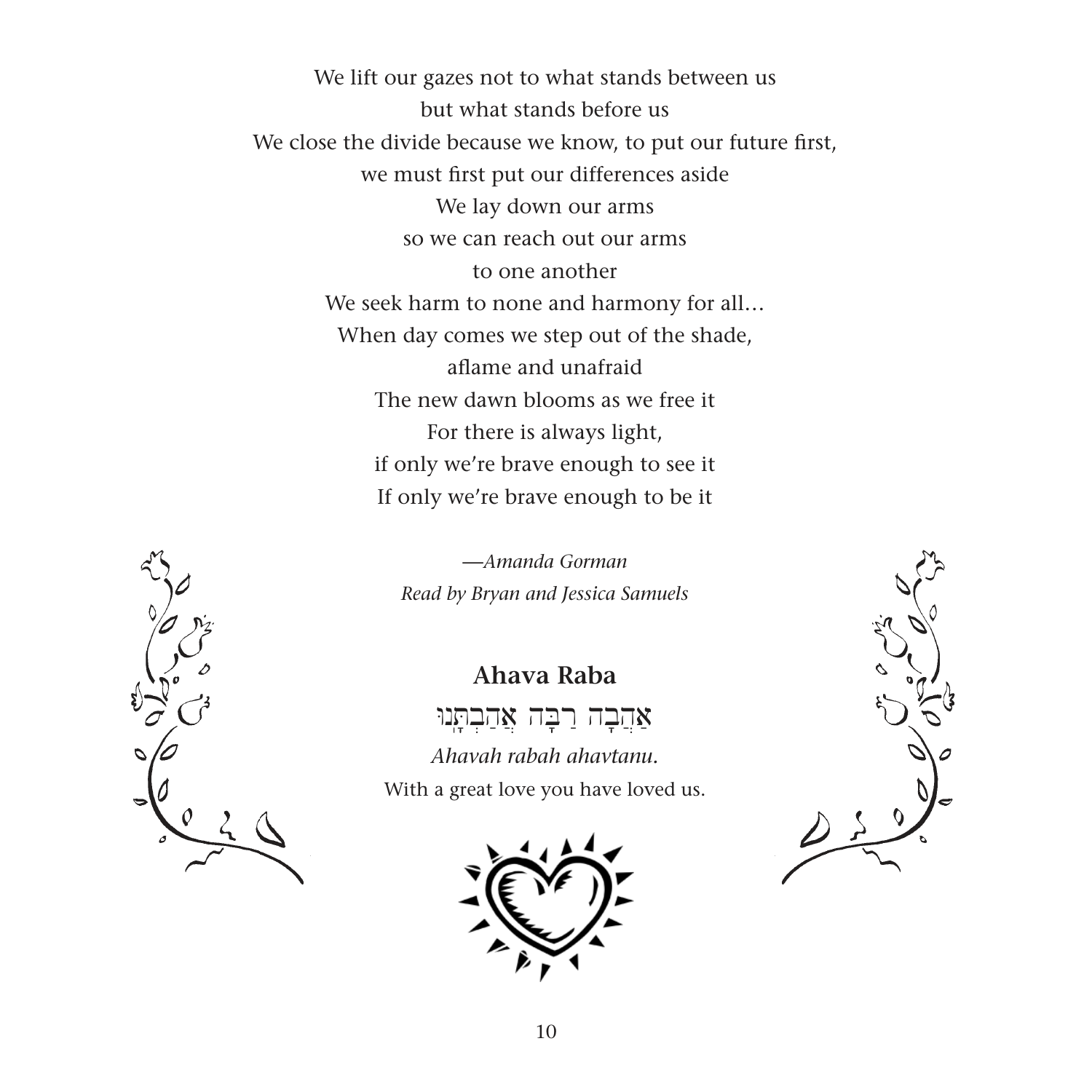Sh'ma שִׁמַע יִשָּׂרָאֵל יִיַ אֲלְהֵינוּ יָיַ אֲחֲד. Shema Yisrael Adonai Eloheynu Adonai Echad. Listen all you who struggle with the Infinite, Yah, who is our God. Yah is One. ברוד שם כבוד מלכותו לעולם ועד. Baruch Shem Kevod Malchuto l'olam va-ed.

Through time and space Your glory shines, Majestic One.

### V'ahavta

וְאָהַבְתָּ אֶת יְיָ אֱלֹהֱיִךְ היום על-לִבְבֵךּ. וְשִׁנַּּוְתָם לְבָנֵיךְ וִדְבַּרְתָ בָּם בִשָּׁבְתְּךָ בְּבֵיתֶךָ וּבִלְכִתְּךְ בְדֶרֶךְ וּבִשָּׁכִבִּךְ וּבִקוּמֵךְ. וּקְשַׁרִתָּם לְאוֹת עַל-יָדֱך וְהֵיוּ לִמֹטַפֹּת בִּין עֵינֵיהּ. וּכְתַבְתָּם עַל-מָזְזוֹת בִיתֵךְ וּבִשְׁעֲרֵיךָ.

Vahavta et Adonai Elohekha עקל-לָבָבְךְ וּבְכָל-נַפִּשְׁךָ b′khol l′vav′kha u′v′khol naf'sh′kha . ובכל-מארה u'v'chol m'ohdekha *ו*ּהְיוּ הַדִּבְרִים הָאֲלֵה V'hayu had'varim ha'eyleh אַשֶׁר אַנֹכִי מִצַוּךְ asher Anokhi m'tzav'kha havom al l'vavekha. V'shinantam l'vanekha v'dibarta bam b'shiv't'kha b'veytekha uv'lekh't'kha vaderekh uv'shokh'b'kha uv'kumekha. Uk'shartam l'ot al yadekha v'hayu l'totafot beyn eynekha. Ukh'tavtam al m'zuzot beytekha uvisharekha.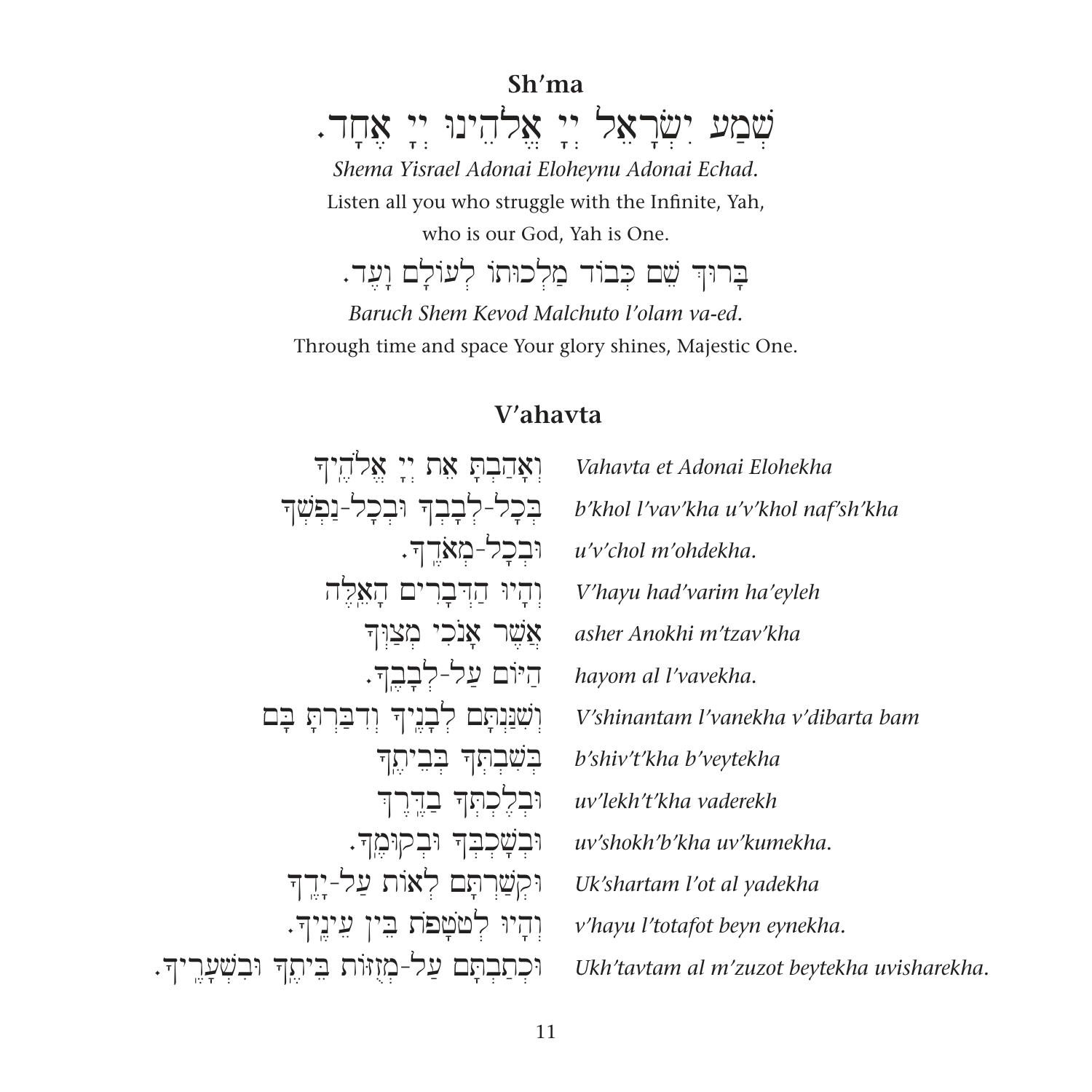# **Mi Chamokha**  $\alpha$ מִי-כָמְכָה בָּאֵלִם יְיָ? מִי כָּמֹכָה נָאֲדָר בַּקְדָשׁ  $\mathbf{B}$ נוֹרָא תְהִלֹת עְשֵׂה בֶּלֶא. בְרוּךְ אַתָה יְיָ נָאַל יִשְׂרָאֵל.

*Mee cha-mokhah ba-eylim Adonai, mee cha-mokah nedar bakodesh, Nora t'heelot osey feleh. Baruch atah Adonai, ga'al Yisrael.*

Who is like you, Adonai, among other gods, glorious in holiness, awesome in praises, doing miracles. Blessed are You, Adonai, champion of Israel.

# Atzilut – Oneness

### *Pure Being: Existence/Oneness*

Here we are quiet in mind and body as we actively commune with the Oneness and enter a private state of prayer and contemplation. We reflect on the spiritual meaning of our lives and open ourselves to transforming our own individual consciousness.





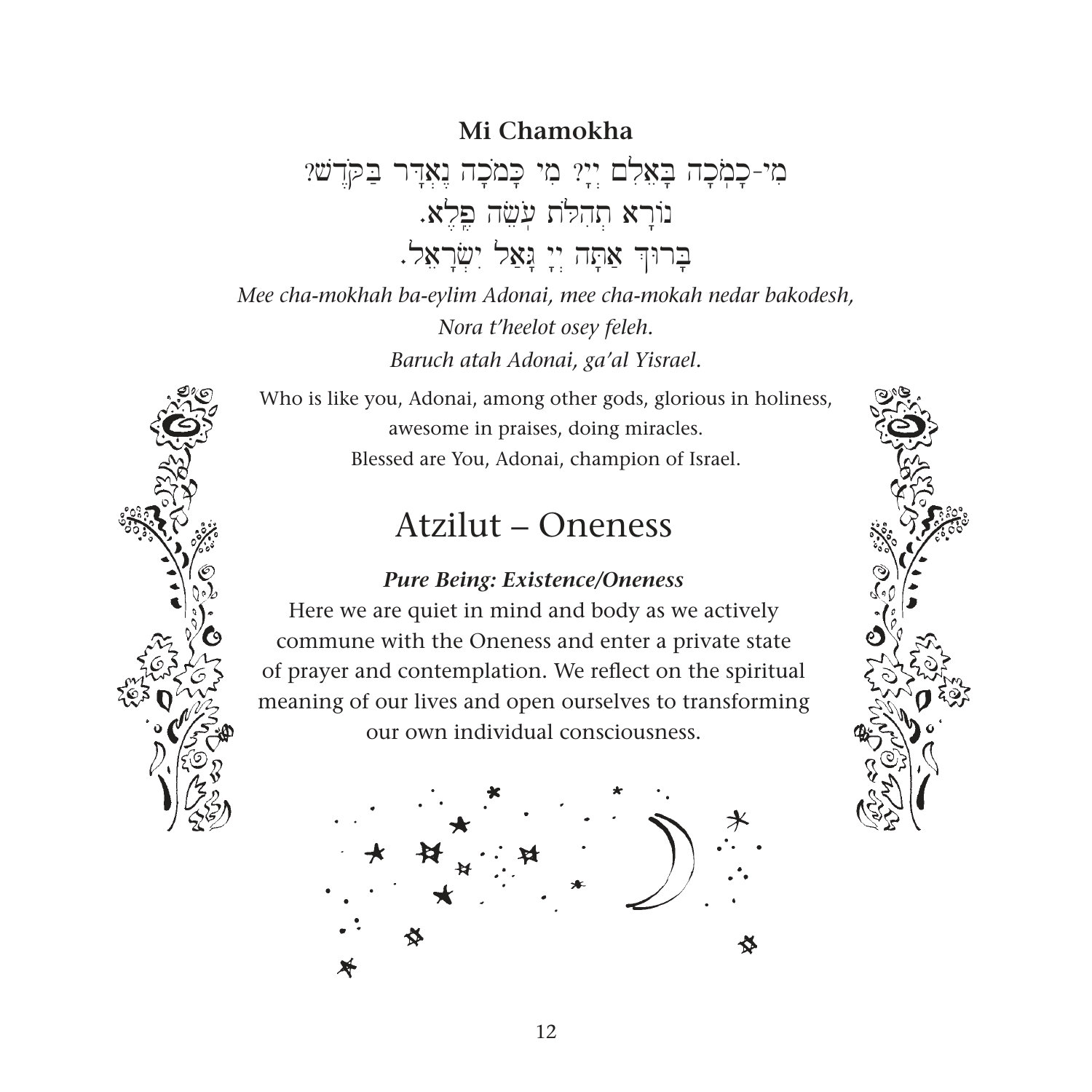# **Adonai S'fatai**

אֲדֹנָי שְׂפָתַי תִּפְתָּח וּפִ*י* יַגִּיד תְּהִלָּתֶךּ. *Adonai, s'fatai tiftach ufee yageed t'hilatecha.* Oh God, open up my lips as I begin to pray.

How lovely to think that no one need wait a moment, we can start now, start slowly changing the world! How lovely that everyone, great and small, can make their contribution toward introducing justice straightaway. And you can always, always give something, even if it is only kindness!

> —*Anne Frank Read by David and Jill Lever*



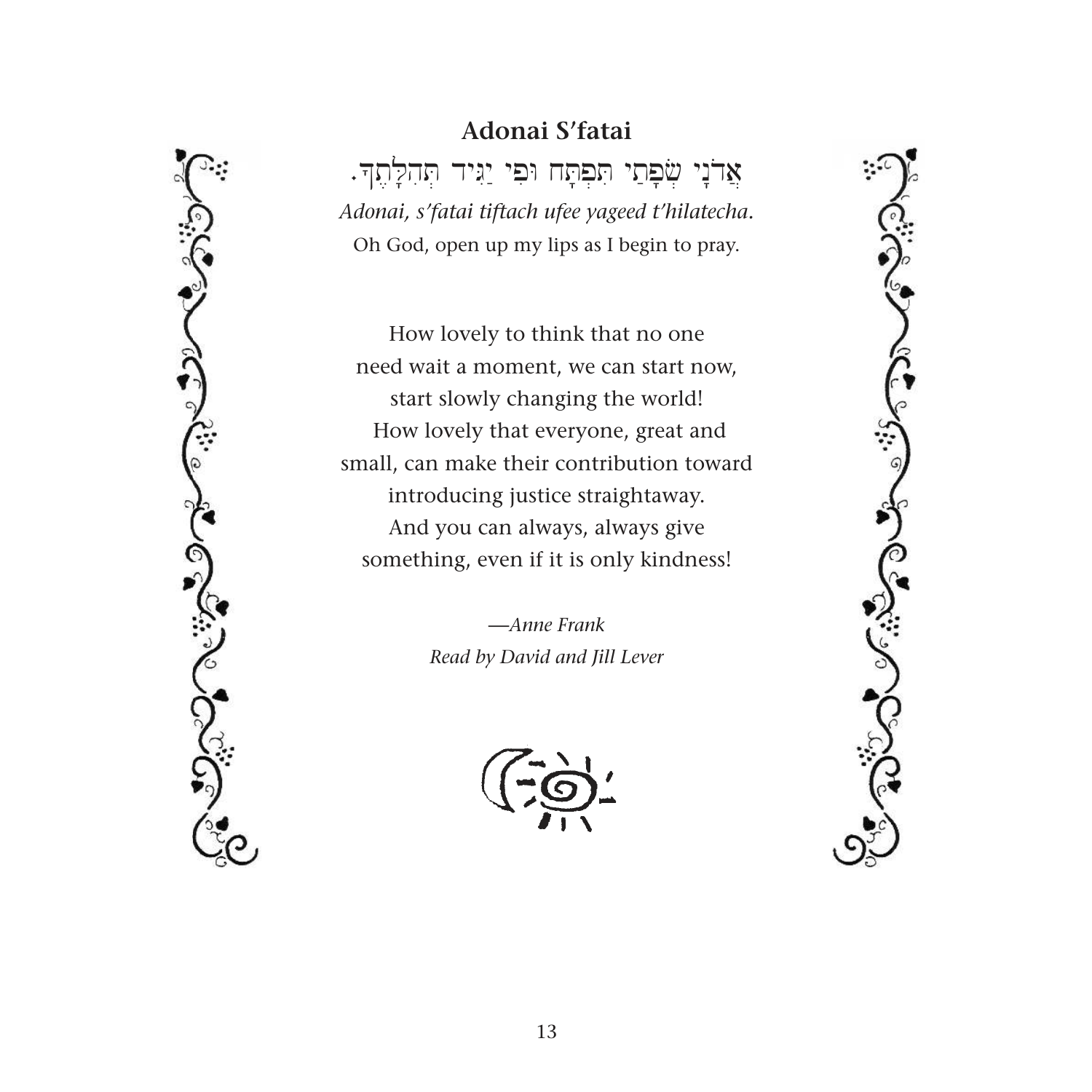## *Amidah: Avot v'Imahot* **– Ancestors** *We call upon our ancestors for support in our journey*

ּבַרוּךְ אַתָּה יִי  $\cdot$ אַלהֵינוּ וֵאלהֵי אֲבוֹתֵינוּ. וַאֲמּוֹתֵינוּ אֱלֹהֵי אַבִרְהָם וִשָּׂרָה, אֲלֹהֵי יִצְחָק, וְרִבְקָה*,* וֵאלֹהֵי יַעֲקֹב, רַחֶל, וְלִאֲה. הָאָל הַנְּדוֹל הַנִּבּוֹר וְהַנּוֹרָא אָל עֵלְיוֹן וּנֹמֵל חֲסָדִים טוֹבִים וְקוֹנֵה הַכֹּל וְזוֹכֵר חַסְדֵי אֲבוֹת וְאִמַּהוֹת וּמָבִיא גִאָלַה לִבְנֵי בְנֵיהָם למֵעֲן שָׁמוֹ בִאַ<u>ה</u>ְבַה. ֿפֵגַ∱ַד עוֹזֵר וּמוֹשִׁיעַ וּמַגֵן. ּבַרוּךְ אַתָּה יִי מגן אברהם ועזרת שרה. *Baruch Atah Adonai Eloheynu veylo-hey avoteynu v'eemo-teynu Elohey Avraham v'Sarah, Elohey Yitzkhak v'Riv'kah, v'Elohey Ya'akov, Rakhel v'Leah. Ha-Eyl ha-gadol, ha-gibor v'ha-nora, El Elyon, Gomeyl khasa-deem toveem, v'koney ha-kol V'zokheyr khas-dey avot v'ee-ma-hote u-meyvee go-eyl leev-ney v'ney-hem l'ma'an sh'mo b'ahavah. Meleckh ozeyr u-moshiya u-mageyn Baruch atah Adonai, mageyn Avraham v'ezrat Sarah.*

> Blessed are You, Adonai, our God, God of our fathers and mothers, God of Abraham and Sarah, God of Isaac and Rebecca, God of Jacob, Rachel and Leah. The God of all that is great, mighty, and awesome, the Almighty-Most High, Who bestows loving goodness. In whom is everything. Who is mindful of the kindness of the fathers and mothers and Who brings redemption to their children's children for the sake of the Holy Name with love. Sovereign, Helper, Savior, and Shield: Blessed are You Adonai, shield of Abraham and help of Sarah.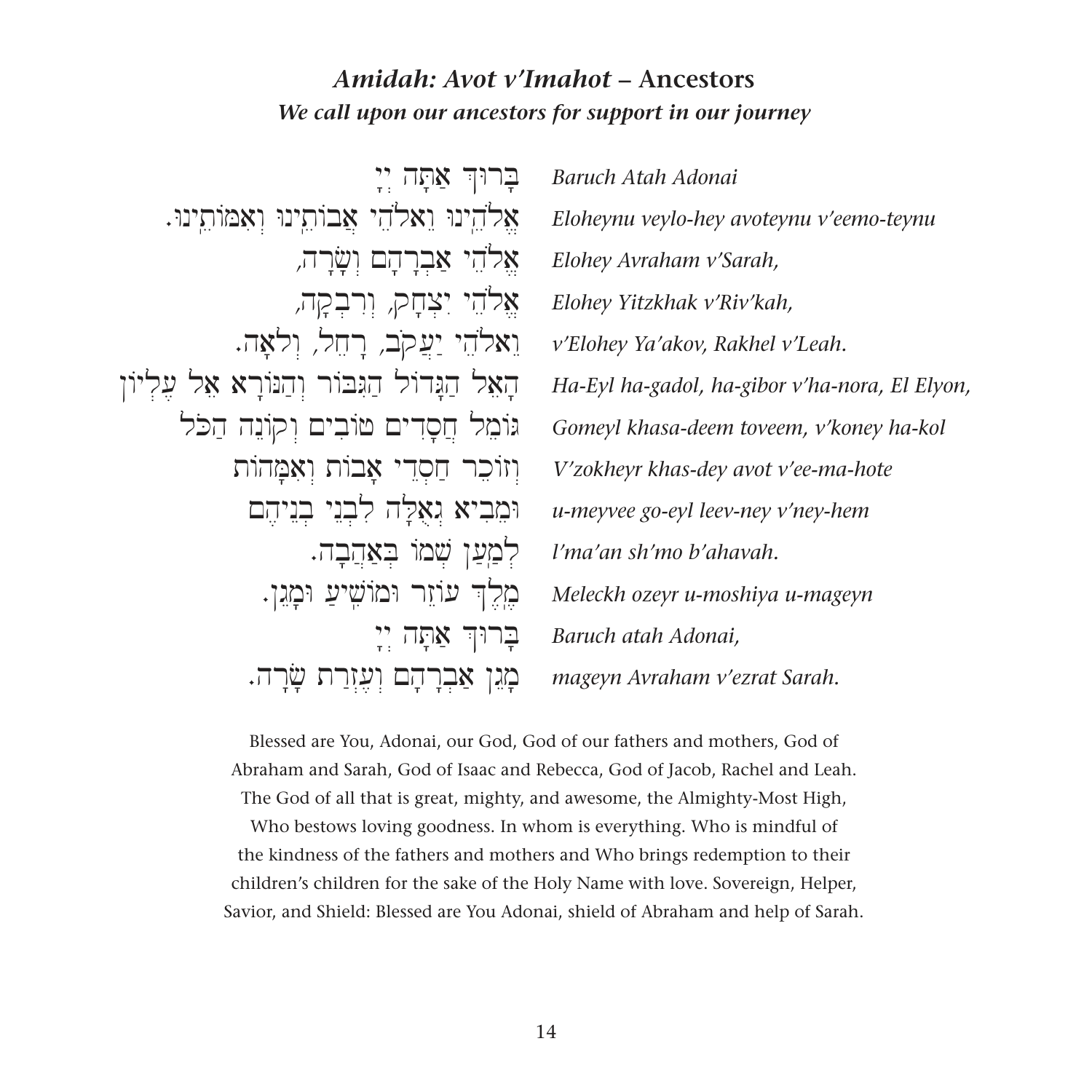#### *Amidah: Gevurot* **– Divine Might**

אַתָּה גִּבּוֹר לְעוֹלָם אֲדֹנָי |מִחַיֵּה מֵתִים אַתָּה רַב לְהוֹשֵׁיעַ. משיב הרוּח וּמוֹריד הגּשׁם. מִכַלְכֵל חַיִּים בְחֵסֵד מִחַיֵּה כָּל חַי בִּרַחֲמִים רַבִּים סומף נופלים ורופא חולים וּמַתִּיר אֲסוּרִים וּמִקַיֵּם אֲמוּנָתוֹ לִישֵׁנֵי עָפָר. מִי כַמוֹדְ בַעֲל גִּבוּרוֹת וּמִי דִּוֹמֵה לַדְּ בִּזְלֵךְ מֵמִית וּמִחַיֵּה וּמַצִמְיחַ יִשׁוּעָה. ⊥ונאמן אתה להחיות מתים ברוך אַתַּה יֵי מִחַיֵּה הַמֶּתִים. *Ata geebur l'olam Adonai, m'chayey mey-tim Ata, rav l'hoshi-a Mashiv ha-ruakh u-morid hagashem. M'chal'keyl chayim b'chesed, m'chayeih meytim b'rachamim rabim, someykh nof'lim, v'rofei cholim, umatir asurim, um'kayeim emunato lisheinei afar, mi chamocha ba-al g'vurot umi domeh lakh, melekh meimit um'chayeh umatzmi-akh y'shuah. V'ne-eman Atah l'hachayot meytim. Baruch Atah Adonai, m'chayeih hameytim.*

> We see the Divine wherever we turn – sustaining the living with kindness, compassionately filling dead matter with life, stirring those who lift the fallen and heal the sick, who free the bound and teach faith and trust. Blessed are You, Adonai, in whom is the power even to revive the dead.

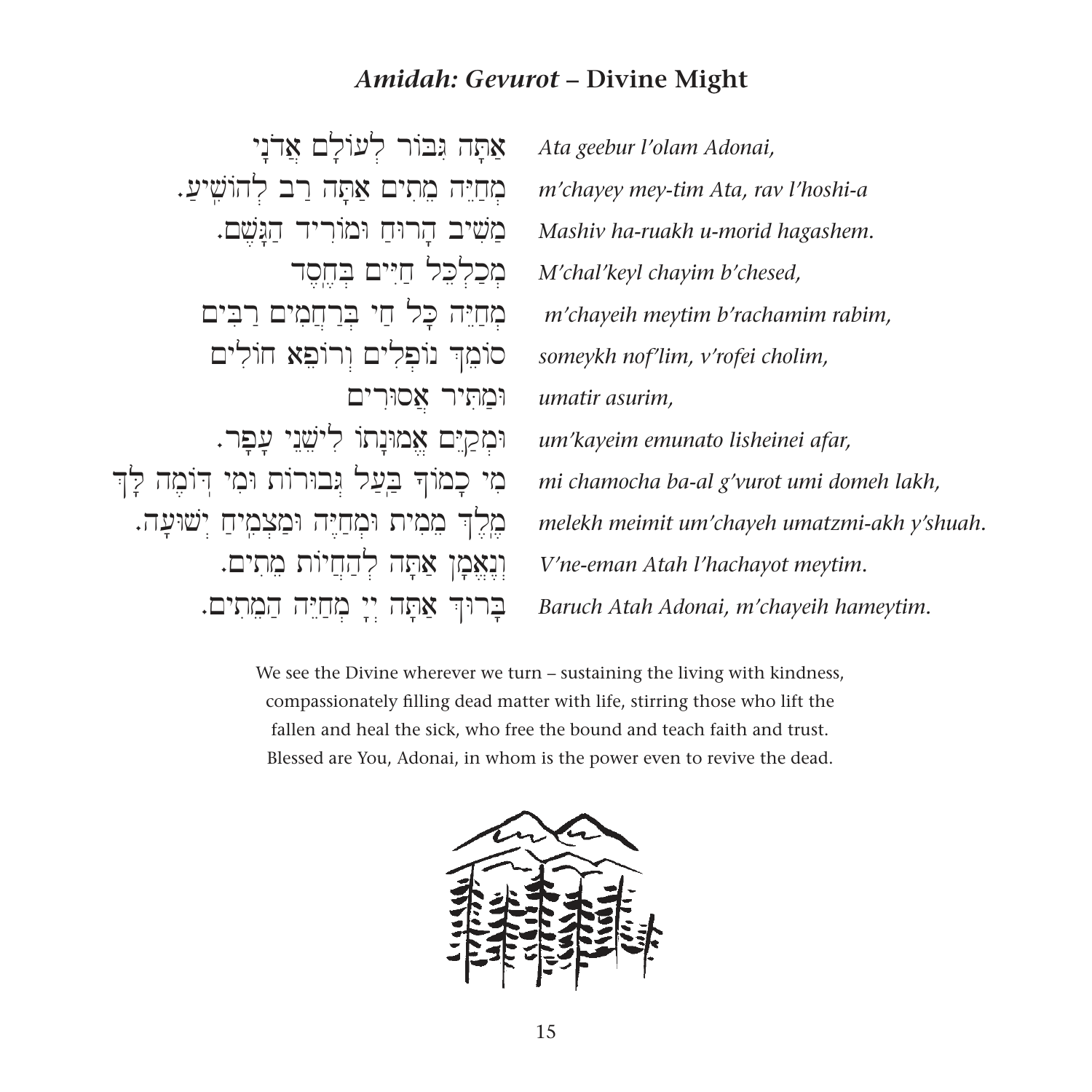### **Silent** *Amidah*

*We rise to speak,*

*a web of bodies aligned like notes of music. Bless what brought us through the sea and the fire, to reach out and pull each other along, to strive to find a way through. We rise to utter ourselves in every breath, against the constrictions of fear, to know ourselves, born out of rock and desert.*

*We reach back through two hundred arches of hips long dust, carrying their memories inside us to live again in our life, Isaac and Rebecca, Rachel, Jacob, Leah. We say words shaped by ancient use like steps worn into rock.*

*Bless what stirs us to compassion, what shows our face in the face of a stranger. Bless what teaches us that whatsoever we clutch shrivels, but what we give goes off in the world carrying bread to people not yet born.*

*Bless what forces us to invent goodness every morning, and what never frees us from the cost of knowledge, which is to act on what we know, again, and again, and again.*

*All living things are one and holy, let us remember as we eat, as we work, as we walk and drive. We must act out justice and mercy and healing as the sun rises and the sun sets, as the moon rises and the stars wheel above us. We must repair goodness.*

*We will try to repair the world given to us to hand on. Holy is the foot that walks toward mercy.*

*Praise the light that shines before us, through us, after us.*

*Amen.*

*—Marge Piercy*



### **Oseh Shalom**

עֹשֶׂה שָׁלוֹם בִמְרוֹמָיו הוּא יַעֲשֶׂה שָׁלוֹם עָלֵינוּ יְעַל כָּל יִשְׂרָאֵל וְעַל כָּל יוֹשָׁבֵי תֵבֵל וְאִמְרוּ אָמֵן.

*Oseh shalom bim'romav hu ya'aseh shalom aleynu, v'al kol Yisra-el, v'al kol yosh'vei teveil, v'im'ru amen.* May the One who makes peace in the heavens bring peace to all of us on this earth. And let us say, "Amen!"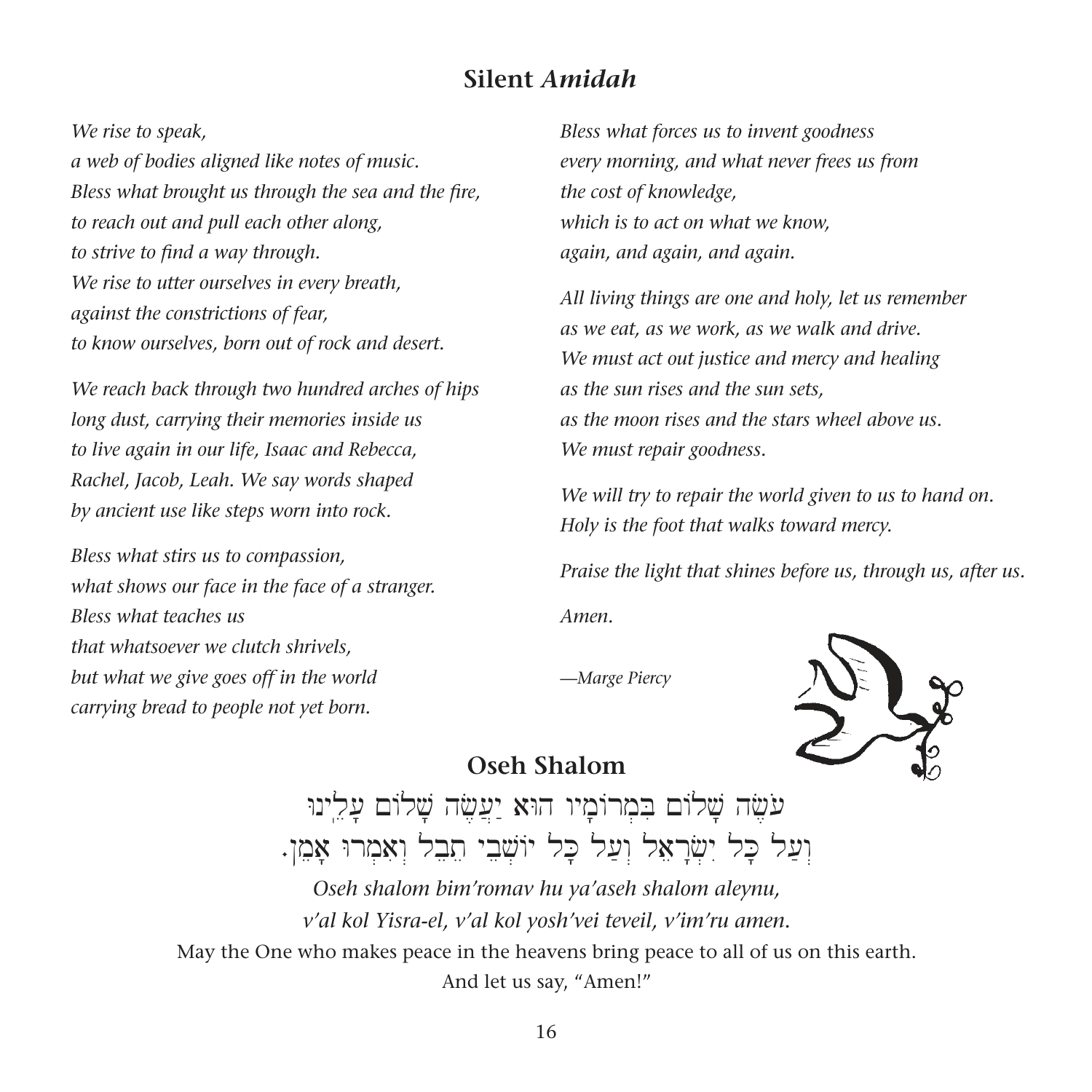# **Torah Service**

The Torah contains the five books of Moses, which relates the story of creation and the early history of the Jews. The Torah sets forth the commandments and laws that are the core of Jewish thought and religious belief.

It is a "tree of life" and a path to self-discovery and self-fulfillment.

### Eyn Kamocha

אִין כָּמְוֹךְ בְאֱלֹהִים יְיָ וְאִין כְּמַעֲשֶׂיךָ. Eyn kamocha ba-Eloheem Adonai v'eyn k'ma-ah-sekha. מַלִכוּתִךְ מַלְכוּת כָּל-עוֹלָמִים, Malkhut'kha malkhoot kol oh-lameem, וּמִמְשַׁלְתִּךְ בִּכְל-דוֹר וָדוֹר. oo-memshalt'kha b'khol dor va'dor. יִי מֶלֶךְ, יִי מְלְךָ, Adonai melekh, Adonai malakh, יִי יִמְלֹךְ לְעוֹלָם וָעֵד. Adonai yimlokh l'olam va-ed. יִיָ עֹז לְעַמּוֹ יִחֵן, Adonai oze l'amo yiteyn. יי יְבְרֵךְ אֶת-עַמּוֹ בַשָּׁלוֹם.<br>. Adonai y'vareykh et amo va-shalom! אָב הַרְחֲמִים הָטִיבָה Av ha-rakhamim, hay-teevah ברצונד את-ציון vir-tzon'kha et Tzion. תִּבְנֵה חוֹמוֹת יְרוּשָׁלַיִם. Tiv-neh khomote Y'rushalayim. ּכִּי בְדָּ לְבָד בַּטַּחְנוּ Ki v'kha l'vad ba'takhnu, מלך אל רם ונשא אדון עולמים. melekh eyl rom v'nisa, Adon ola-meem.

There is none like You, Adonai, among the Gods that are worshipped, and there are no deeds like Yours, Your kingdom is an everlasting kingdom, and Your domination endures through all generations. Adonai rules, Adonai ruled, Adonai will reign for ever and ever. May the Lord give strength to His people, may God bless her people with peace. Source of mercy, let Your goodness be a blessing to Zion; let Jerusalem be rebuilt. In You alone do we trust, O Sovereign God, high and exalted, Lord of all the worlds.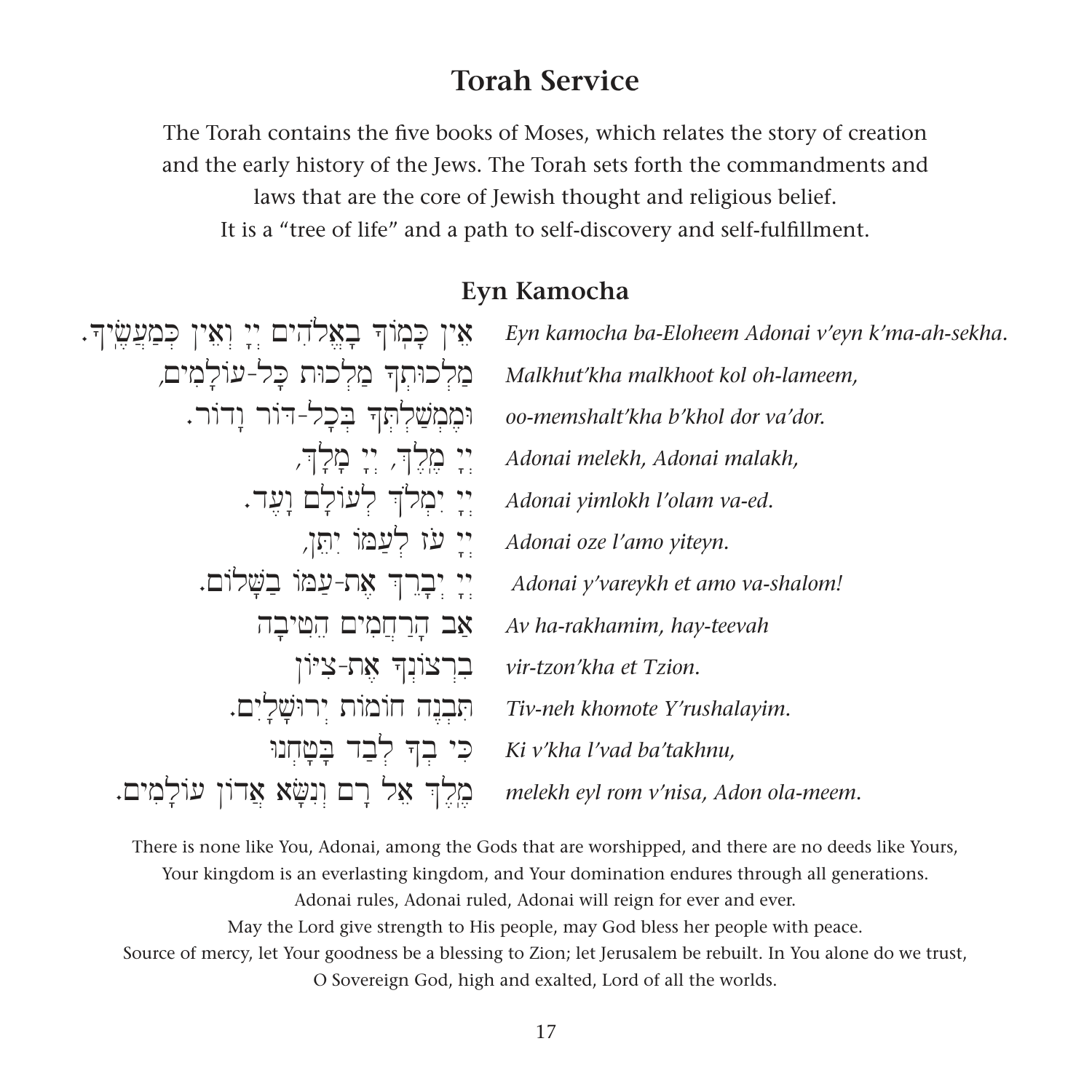#### Va-y'hi Binsoa

וַיִּהִי בִּנְסִׂעַ הָאֲרֹן וַיֹּאֲמֶר מִשֶׁה: Va-y'hi binsoa ha-aron va-yomer Moshe, קוּמַה יְיַ וְיַפְצוּ אֹיָבֵידּ, Kumah Adonai v'ya-futzu oh-y'vekha וִיָּנֶסוּ מִשַּׂנְאֵיךְ מִפָּנֵיךְ. v'ya-nusu m'san'ekha mi-panekha. כִּי מְצִיוֹן חֵצֵא תוֹרָה, Kee mitzion teytzey Torah ודבר יי מירוּשׁלים. oo-d'var Adonai mee-roosha-layim Barukh she-natan Torah — בַּרוּדְ שָׁנַּתַן תּוֹרַה, לעמו ישראל בקדשתו. l'amo Yisra-el beek-dushato.

And it came to pass when the ark would travel that Moses said: Arise, Adonai and Your enemies will be dispersed and Your foes will flee before You. For out of Zion shall go forth the teaching and the word of the Holy One from Jerusalem. Blessed is the One Who gave the Torah to the people of Israel in his Holiness.

#### **Shema**

שִׁמַע יִשְׂרָאֵל יִיָ אֲלֹהִינוּ יִיָ אָחָד. Shema Yisrael, Adonai Eloheynu Adonai ekhad. Bless the one blessed Power.

אחד אלהינו, גדול אדונינו, קדוש שמו. Ekhad Eloheynu gadol Adoneynu kodosh shemo. Our Lord is great, holy is God's name.

גדלו ליי אתי, ונרוממה שמו יחדו. Gadlu l'Adonai eetee oo-n'ro-m'mah shemo yakhdav. Declare with me the greatness of God, together we will raise God's name.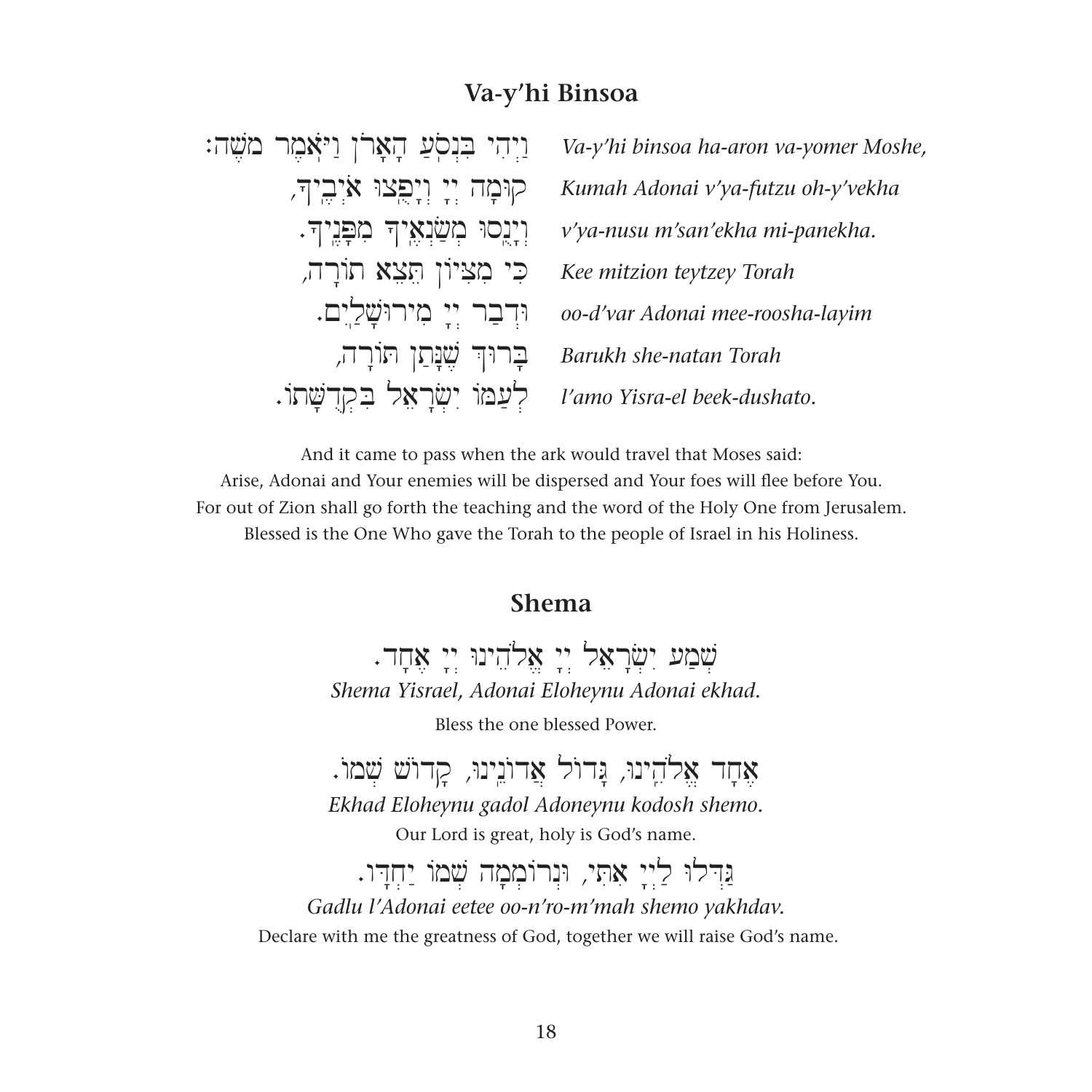#### *L'kha Adonai* **– Torah Processional**

לִ<mark>דּ, יִי, הַגִּרְלָה וְהַגִּבוּרָה</mark> `וִהַתְּפִאֲרֵת וְהַנֵּצַח וְהַהוֹד, ּ⊂ִי כֹל בַּשְׁמַיִם וּבְאָרֶץ*,* לב ה: בֿפֿלכֿ וֹהַמְתְנַשָּׁא לְכֹל לְרֹאשׁ. רוֹמְמוּ יְיָ אֱלֹהֵינוּ וְהִשְׁתַּחֲווּ לַחֲדוֹם רַגְלָיו קָדוֹשׁ הוּא לְהַר קְרָשׁוֹ. כִּי קָדוֹשׁ יְיָ אֱלֹהֵינוּ.

רוֹמְמוּ יִי אֱלֹהֵינוּ וְהִשְׁתַחֲווּ *Rom'mu, Adonai Eloheynu, v'heesh-tachavu, L'kha Adonai, hag'dulah v'hag'vurah v'hatiferet, v'ha-naytzakh v'hahod Kee khol ba-shamayim oo-va-aretz. L'cha Adonai ha-mam-lakhah v'ha-meet-nasey l'khol l'rosh. Rom'mu, Adonai Eloheynu, v'heesh-takhavu, la-ha-dome rahg-lahv kadosh hu. l'har kodsho, Kee kadosh Adonai Eloheynu.*

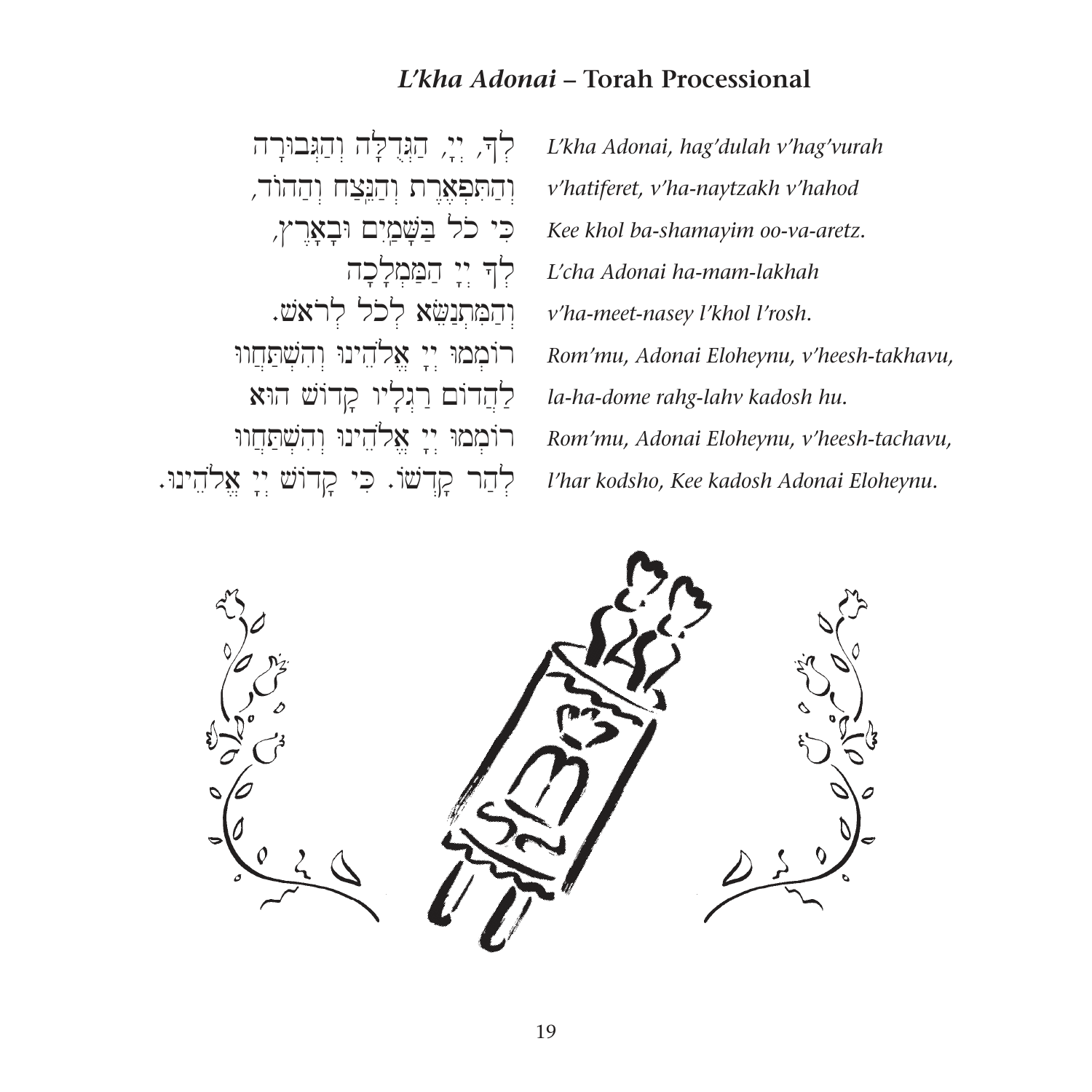### **Aliyah Blessings**

*Blessing before each Aliyah*

בָּרִכוּ אָת יִי הַמְּבֹרָךּ. *Barchu et Adonai hamevorach.* Bless the One Blessed Power. ברוד יי המברד לעולם ועד. *Baruch Adonai ham'vorach l'olam va'ed.* Blessed is the Blessed One forever and ever. בְרוּךְ אַתָּה יִי אֲלֹהֵינוּ מֵלֵךְ הָעוֹלָם אֵשֶׁר בַּחַר בֵּנוּ עִם כַּל הַעֲמִים וְנֵתַן-לֵנוּ אֶת-תּוֹרַתוֹ. ברוּךְ אַתָּה יֵי נוֹתֵן הַתּוֹרָה.

*Baruch Atah Adonai Elohaynu Melekh ha-olam asher bakhar banu im kol ha-amin, v'natan lanu et-torato. Baruch Atah Adonai, noteyn haTorah.*

Blessed are You, the Lord our God, Ruler of the Universe, who has chosen us along with all peoples and has given us His Torah. Blessed are You, the Lord, Giver of the Torah.

> *Blessing after each Aliyah* בְרוּךְ אַתָּה יְיָ אֵלֹהֵינוּ מֵלֵךְ הָעוֹלָם, אֲשֶׁר נֶתַן לֵנוּ חוֹרַת אֵמֶת וְחַיֵּי עוֹלָם נָטַע בִתוֹכִנוּ. בַרוּךְ אַתָּה יִיַ נוֹתֵן הַתּוֹרָה.

*Baruch Atah Adonai Elohaynu Melekh ha-olam asher natan lanu torat emet, v'khayey olam nata b'tokheynu. Baruch Atah Adonai, noteyn haTorah.*

Blessed are You, the Lord our God, Ruler of the universe, who has given us the Torah of truth, and has planted everlasting life in our midst. Blessed are You, the Lord, Giver of the Torah.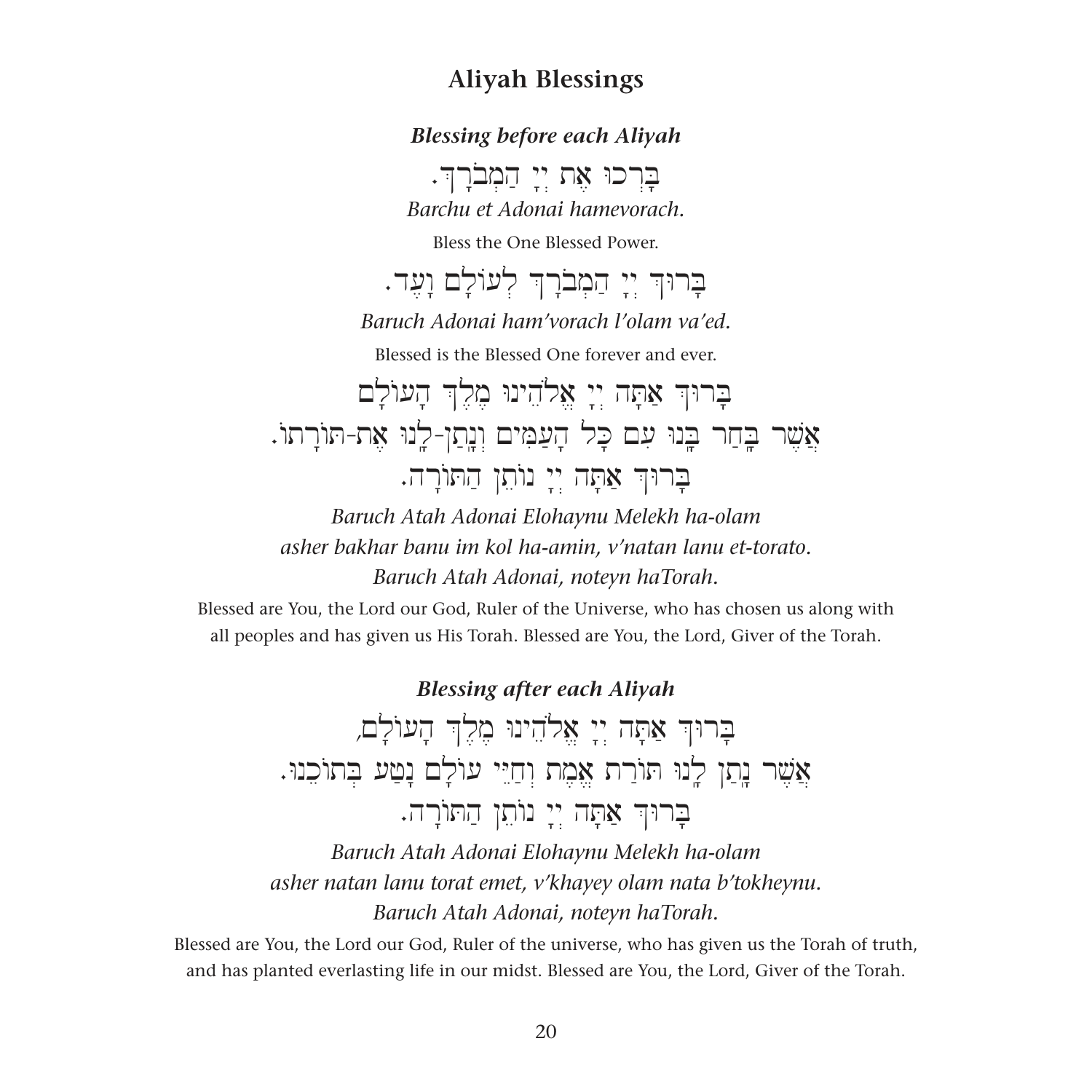## **First Aliyah**  *Parashat Bamidbar • Numbers 2:32-34*

*Chanted by Caroline Saliman Blessing: Harry and Barbara Turner*

ב אֱלֶה פְּקוּדֵי בְנֵי־יִשְׂרָאֵל לְבֵית אֲבֹתֶם כָּל־פְּקוּדֵי הַמַּחֲנֹת לְצִבְאֹתָם שֵׁשׁ־מֵאָוֹת אֶלֶף וּשְׁלְשֶׁת אֲלָפִ֫ים וַחֲמֵ֥שׁ מֵאֻוֹּת וַחֲמִשִּׁים: לג וְהַ֫לְוִיּּ֥ם לְא הָתְכֵּ֣קְדֹוּ בְּתֻוֹדְ בְּנֵי יִשְׂרָאֵל כַּאֲשֶׁר צִוָּה יְיָ אֶת־מֹשֶׁה ּלד וַיַּעֲשֶׂוּ בְּנֵי יִשְׂרָאֵל כְּבۡלَ אֲשֶׁר־צִוּ֥ה יְיָ אֶת־מֹשֶׁה כֵּן־חֲנֵוּ לִדְגִלְיהֶם וְכֵן נַסָּעוּ אֵישׁ לִמְשִׁפְּחֹתַיִּוּ עֲל־בֵּית אֲבֹתֵיוּ:

> **2:32** These then are the tallies of the Israelites according to their paternal families. The tally for all the camps in all divisions was 603,500. **2:33** The Levites were not registered among the [rest of the] Israelites, as God had commanded Moses. **2:34** The Israelites did all that God had commanded Moses. They camped under their banners in the prescribed manner, and each person traveled in a similar manner with his family, according to his paternal line.

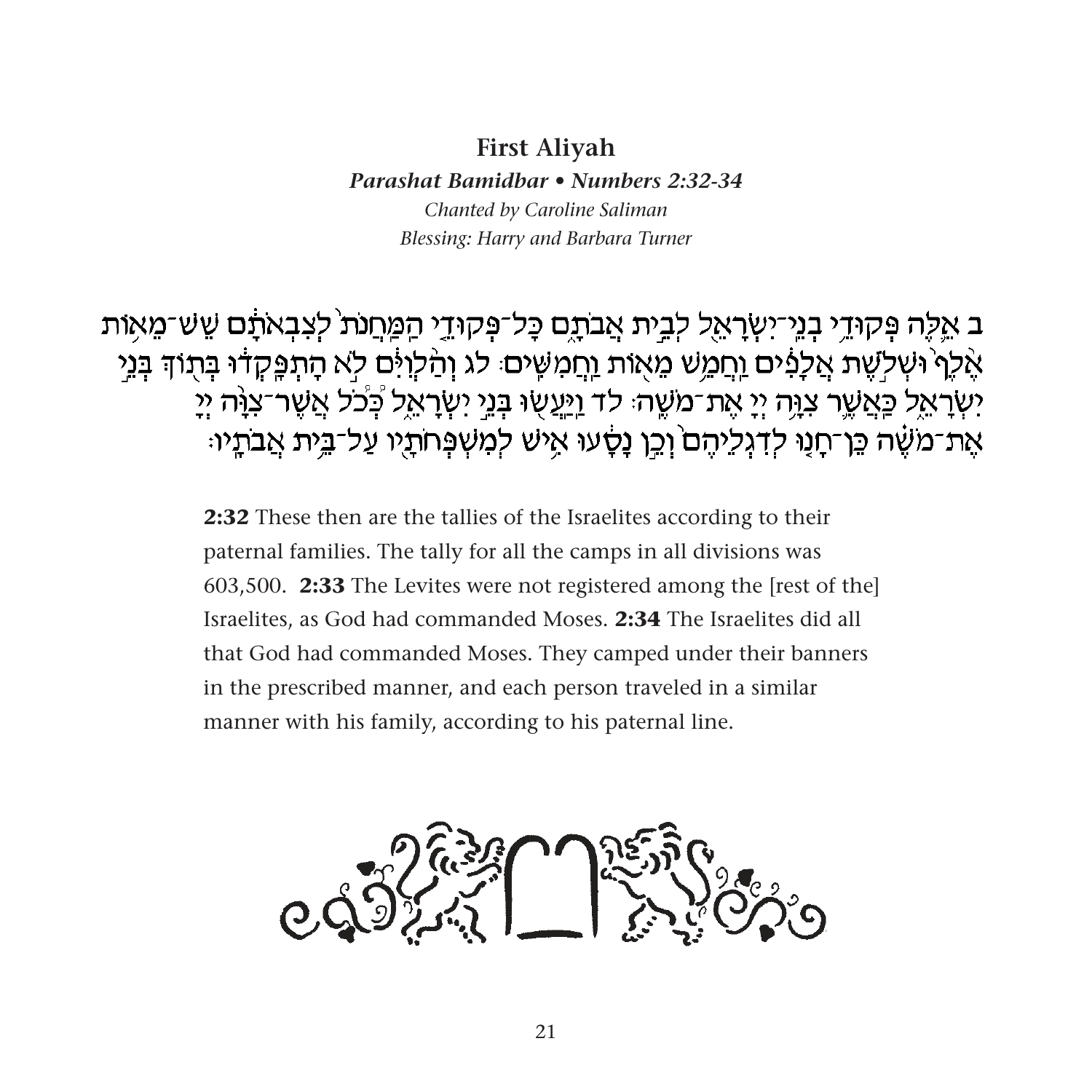## **Second Aliyah**  *Parashat Bamidbar • Numbers 3:1-4*

*Chanted by Shayna Turner Blessing: Bernard and Wendy Samuels*

א וְאֵלֶה תְּוֹלְדָת אַהֲרֹן וּמֹשֶׁה בְּיֹוֹם דִּבֶּרְ יְיָ אֶת־מֹשֶׁה בְּהַר סִינְיּ ב וְאֵלֶה שְׁמִוֹת בְּנֵי־אַהֲרֹן הַבְּכִֹר | נָדֶב וַאֲבִיהוּא אֱלְעֶזֶרְ וְאֵיתָמֶר: ג אֱׁלֶה שְׁמוֹת בְּנֵי אֲהֲרֹׂן ּהַכְּהֲנָיָם הַמְּשֻׁחֶיִם אֲשֶׁר־מִלֹּאֲ יָדֶם לְכַּהֵן: דֹ וַיָּמָת נָדֶב וַאֲבִיהִוּא לִפְנֵי יְיָ בְּהַקְרְבָם אֵׁשׁ זָרָה לִפְנֵי יִיַ בִּמְדְבַּר סִינַּי וּבָנִיֶם לְא־הָיִוּ לָהֶם וַיִּכְהֵן אֵלְעָזָר ואיתמר על־פני אהרו אביהם:

> **3:1** These are the chronicles of Aaron and Moses on the day that God spoke to Moses at Mount Sinai: **3:2** These are the names of Aaron's sons: Nadav (the first-born), Avihu, Eleazar and Ithamar. **3:3** These are the names of Aaron's sons who were the anointed priests, installed to serve. **3:4** Nadav and Avihu died before God when they offered unauthorized fire to God in the Sinai Desert. They had no children. Thus, [only] Eleazar and Ithamar served as priests during their father Aaron's lifetime.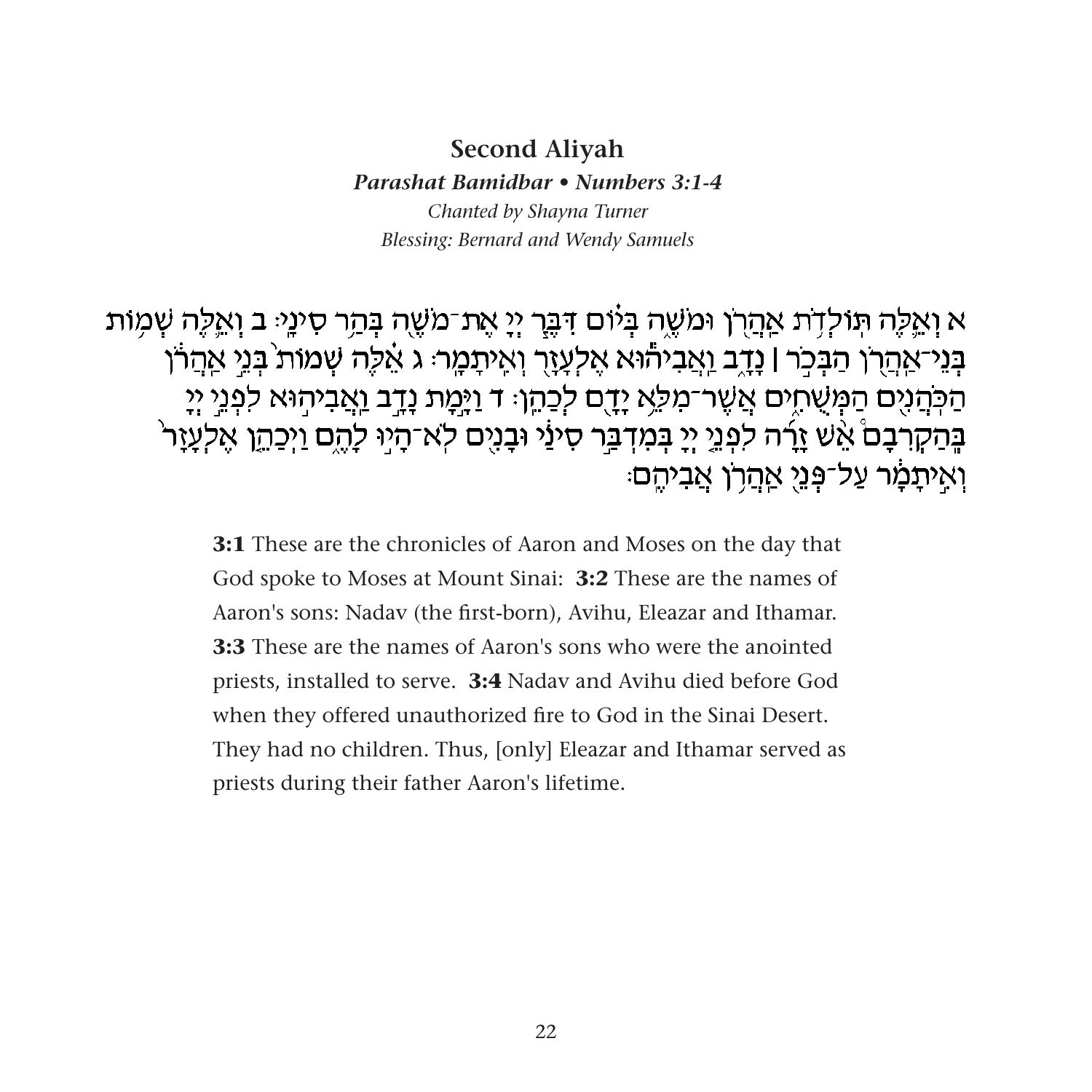# **Third Aliyah**  *Parashat Bamidbar • Numbers 3:5-10*

*Chanted by Levi Turner Blessing: Glenn and Shayna Turner*

ֶה וַיִּדַבֵּר יִיַ אֱל־מֹשֶׁה לֵאמְר: ו הַקְרֵב אֶת־מַטֵּה לְוַי וְהַעֲמַדְתָּ אֹתוֹ לִפְנֵי אֲהַרְן ְהַכֹּהֶן וְשֵׁרְתָוּ אֹתְוֹּ ז וְשָׁמְרֵוּ אֶת־מִשְׁמַרְתֹּוֹ וְאֶת־מִשְׁמֶׂרָת ּבָל־הֲעֵדָ֫ה לִפְנֵי אֲהֶל מוֹעֵד לַעֲבָד אֶת־עֲבֹדֶת הַמִּשְׁכֵּן: ח וְשָׁמְרוּ אֶת־כָּל־כִּלֵי אָהֶל מוֹעֵד וְאֶת־מִשְׁמֶרֶת בְּנֵי יִשְׂרָאֵל לַעֲבָד אֶת־עֲבֹדֵת הַמִּשְׁכֵּן: ט וְנָתַתָּה אֶת־הַלְוִיּּם לְאַהֲרָן וּלְבָנָיִו נְתוּנִם וְתוּנֶם הֶמָּה לוֹ מֵאֶת בְּנֵי יִשְׂרָאֱל: י וְאֶת־אֲהֲרָן וְאֶת־בַּנָיו תִּפְקֹד וְשֶׁמְרִוּ את־כּהִנַּתַם וְהַזֵּר הַקַּרֶב יוּמַת:

> **3:5** God spoke to Moses, saying: **3:6** Bring forth the tribe of Levi, and present it to Aaron the priest, so that [its members] shall serve him. **3:7** They shall safeguard My trust and the trust of the entire community involving the Communion Tent, performing any necessary service in the Tabernacle. **3:8** They shall guard all the Communion Tent's furniture, along with [everything else] that the Israelites have entrusted for the Tabernacle's service. **3:9** Give special instructions to Aaron and his descendants. They are his gift from the Israelites. **3:10** Give special instructions to Aaron and his descendants that they safeguard their priesthood. Any non-priest who participates shall die.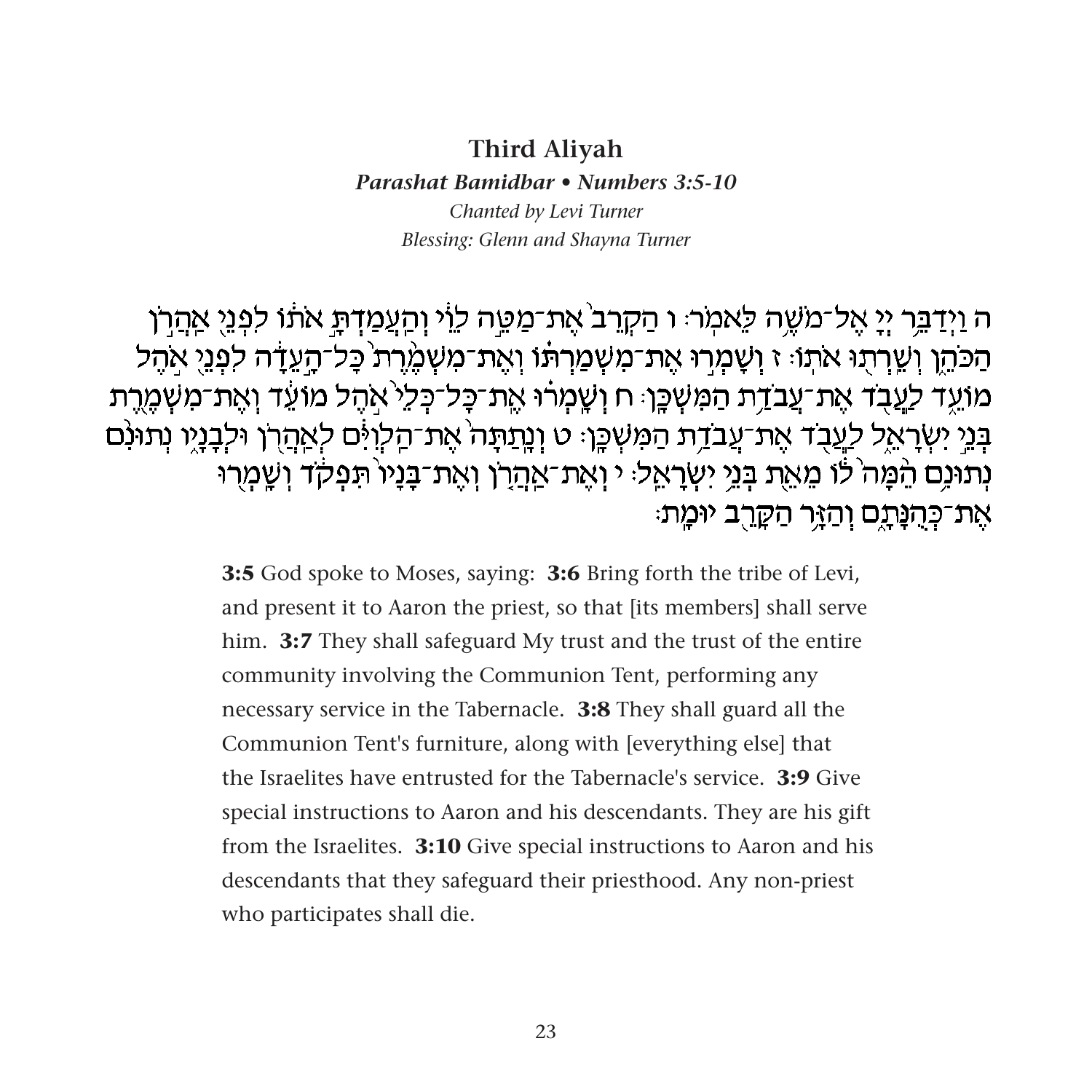#### **Mi Shebeirach**

*Mi she-bei-rach avoteynu, M'kor ha-brakha l'imoteynu*, May the source of strength Who blessed the ones before us, Help us find the courage to make our lives a blessing, And let us say, Amen.

*Mi she-bei-rach imoteynu, M'kor ha-brakha l'avoteynu,* Bless those in need of healing with *r'fua sh'leyma*, The renewal of body, the renewal of spirit. And let us say, Amen. *—Debbie Friedman*

**Fourth Aliyah**  *Parashat Bamidbar • Numbers 3:11-13 Torah and Blessing: Levi Turner*

יא וַיִדַּבֵּר יִיַ אֱל־מֹשֶׁה לֵאמְר: יב וַאֲנִי הִנֵּה לַקְחִתִּי אֶת־הַלְוִיּּם מִתּוֹךְ בִּנֵי יִשְׂרָאֵל תַּחֲת כָּל־בְּכָוֹר פֶּטֶר רֶחֶם מִבְּגֵי יִשְׂרָאֵל וְהָיוּ לִי הַלְוִיָּם: יג כְּי לִיٓ כָּל־בְּכוֹרֹ בְּיוֹם הַכּוֹלִי כָל־בְּכוֹר בְּאֱרֶץ מִצְרַיִם הִקְדַּ֫שְׁתִּי לִיָ כָל־בְּכוֹר בְּיִשְׂרָאֵל מֵאֲדָֻם עַד־בְּהֵמֶה ּלֵי יַהְיִוּ אֲנֵי יִיַּ

> **3:11** God spoke to Moses, saying: **3:12** I have separated the Levites from the [other] Israelites so that they may take the place of all the first-born (who initiate the womb) among the Israelites, and the Levites shall be Mine. **3:13** This is because every first-born became Mine on the day I killed all the first-born in Egypt. I then sanctified to Myself every first-born in Israel, man and beast alike, [and] they shall remain Mine. I am God.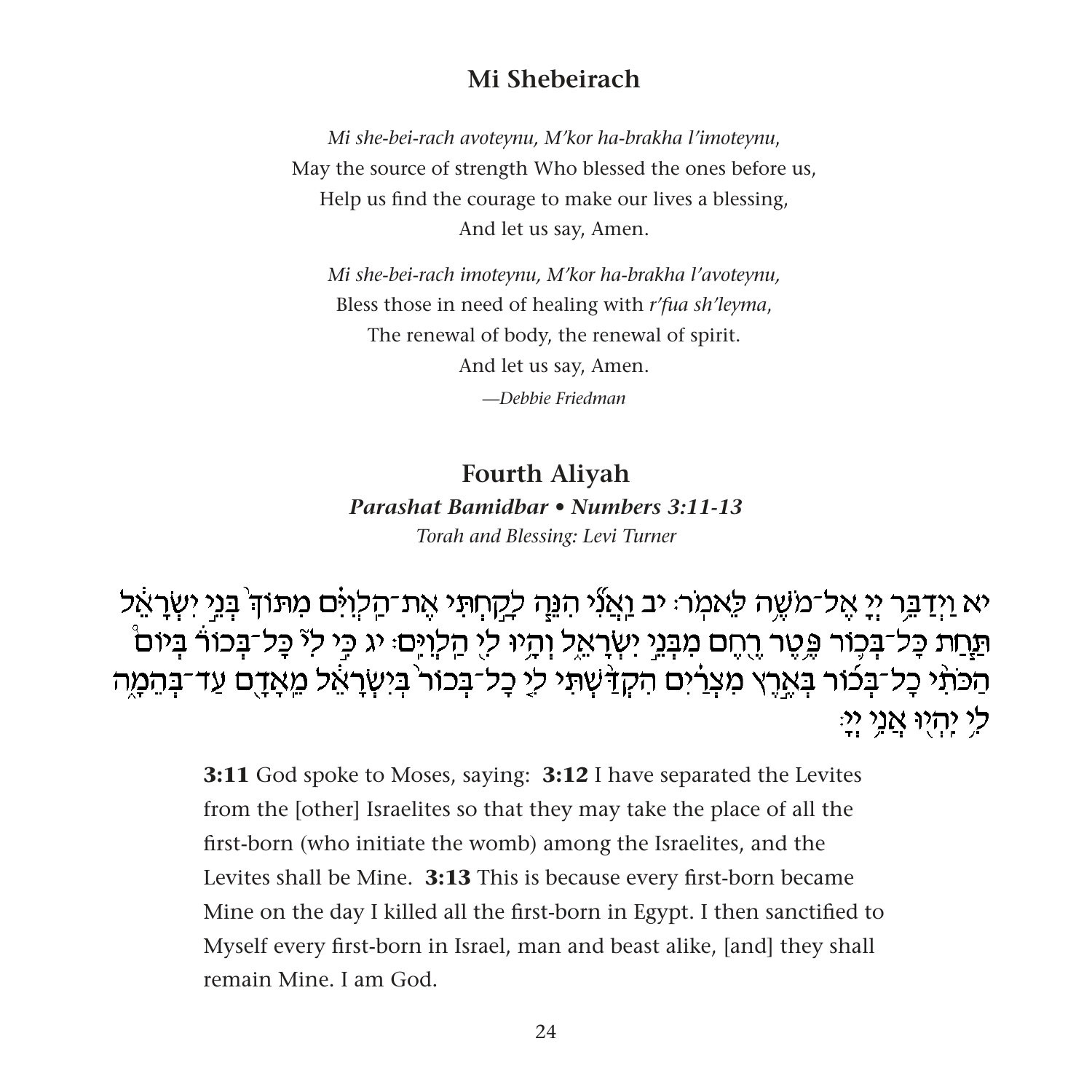# *Hagba* **– Raising of the Torah**

**V'Zot HaTorah**

וְזֹאת הַתּוֹרָה אֲשֶׁר שָׂם מֹשֶׁה לִפְנֵי בְּנֵי יִשְׂרָאֵל עַל פִּי יְיָ בְּיַד מֹשֶׁה.

*V'zot haTorah asher sam Moshe lifney b'ney Yisra-el ahl pee Adonai b'yad Moshe.* And this is the Torah which Moses set before the Children of Israel, through the word of God, by the hand of Moses.

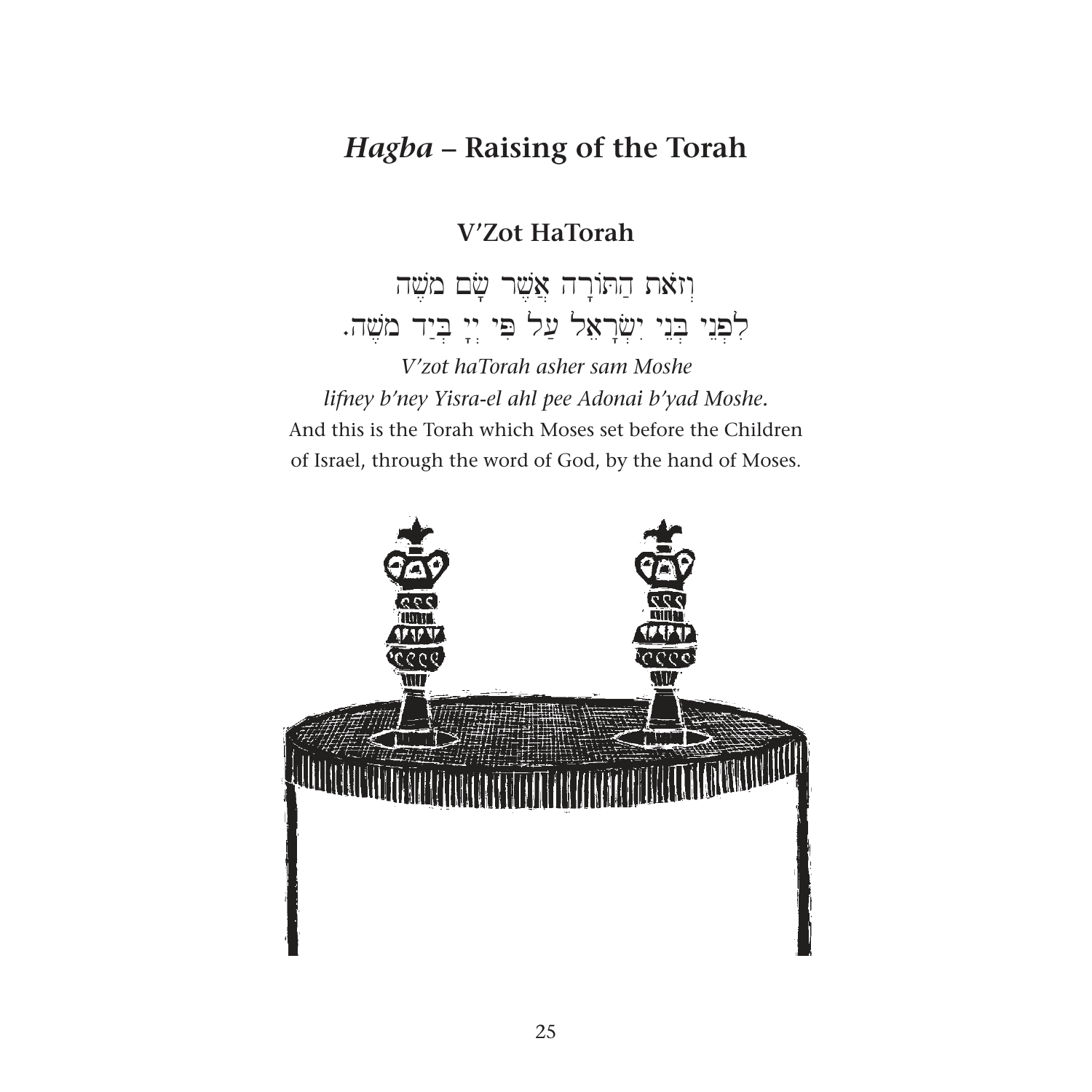# **Eytz Chaim Hee**

עֵץ־חַיִּים הִיא לַמַּחֲזִיקִים בָּהּ, וְתֹמְכֶיהָ מְאָשָׁר. דִּרְכֵיהַ דַרְכִי־נִעֲם, וְכָל־נְתִיבוֹתֵיהַ שָׁלוֹם. הַשִׁיִּבְנוּ יִיָ אֲלֵיךְ וְנָשְׁוּבָה. חַדֵּשׁ יָמֵינוּ כִּקֵרֵם. Eytz chaim hee lamakhazikim bah, v'tom'kheha m'ushar.

D'racheha dar'chay no-am, v'chol netivoteha shalom. Hashiveynu Adonai aylecha v'nashuvah chadeysh yameynu k'kedem.

She is a tree of life to those who hold fast to Her and all Her supporters are happy. Her ways are ways of pleasantness and all Her paths are peace. Return us to You, Adonai, and we shall be returned. Renew our days to purity.



**Priestly Blessing (Numbers 6:24-26)** 

יְבְרֶכְךְ יְיָ וְיִשְׁמְרֶךָ. יְאֵר יְיָ פְּנִיו אֵלֶיךָ וִיחֻנֶךָ.<br>יִ יִשָּׂא יַיַ פַּנָיו אֲלֵיךְ וְיָשָׂם לְךְ שָׁלוֹם.

Y'va-re-khekha Adonai v'yeesh-m'rekha. Ya'eyr Adonai panav ey-lekha veekhu-neka. Yisa Adonai panav ey-lekha v'yaseym l'kha shalom.

May God bless you and watch over you. May God's face illumine you and shine grace upon you.

May God's face be raised to you and place on you God's peace.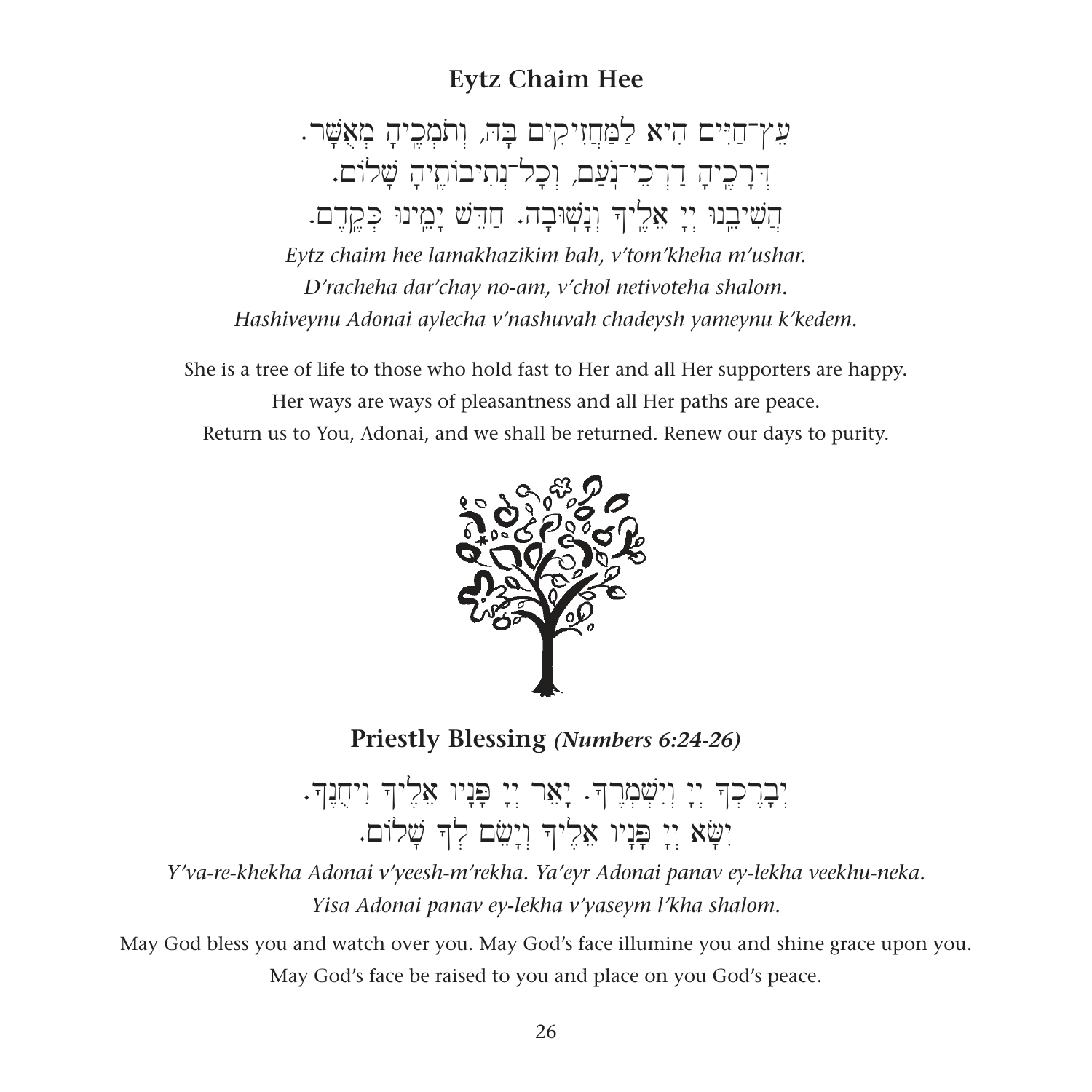### Aleinu — We Must Acknowledge

וַהֲשֵׁבֹתָ אֵל לְבָבֶך כִּי יְיָ הוּא הָאֱלֹהִים וְנֶאֱמַר: וְהָיָה הַוְיָה לְמֶלֶךְ עַל כָּל-הָאָרֶץ. ּבַיּוֹם הַהוּא יִהְיֵה הַנְיָה אֲחָד וּשָׁמֹוֹ אִחָד. Vahasheyvota, el levavecha

Ki Adonai, Hu HaElohim. Vene'emar: Vehayah Havaya, le'Melech al kol ha'aretz Bayom hahu yihyeh Havaya echad, ush'mo echad.

Bring this home into your heart. The Transcendent God "out there" is also the imminent Holy Presence right here. And it is written: The Everlasting One will reign as sovereign over all the earth. On that day, God will be one and God's name will be one.

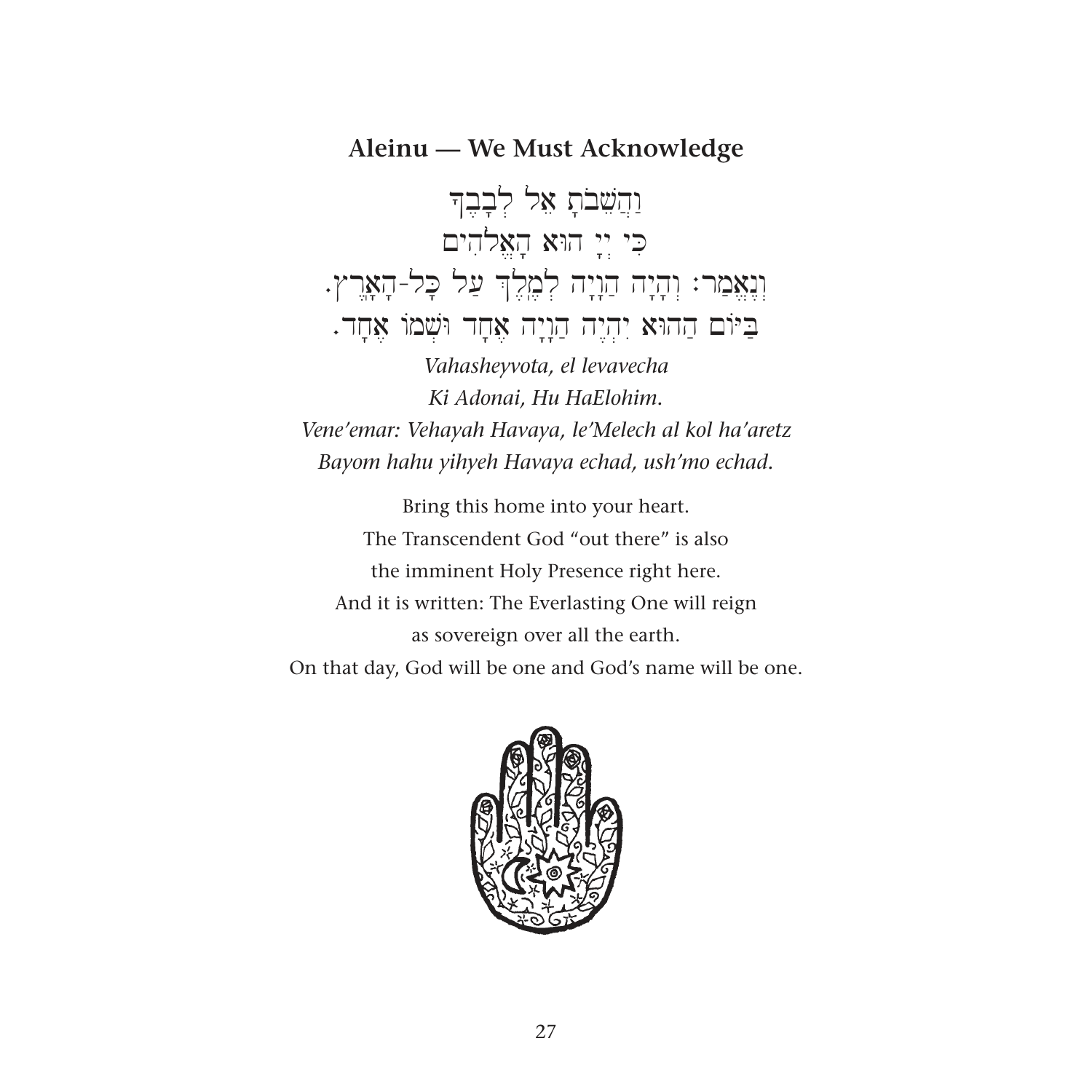### **Mourner's Kaddish**

יִתְגַּדַל וְיִתְקַדִּשׁ שְׁמֵהּ רַבְא Yitgadal v'yitkadash sh'mey raba. בְּעָלְמָא דִי בְרָא כִרְעוּתֵהּ, וְיַמְלִיךְ מַלְכוּתֵהּ B'al'ma di v'ra khirutey, v'yamlikh malkhutey בִּחֲיֵיכוֹן וּבִיוֹמֵיכוֹן וּבְחַיֵּי b'khayei-khon uv'yomei-khon uv'khayei דִכָל־בֵּית יִשְׂרָאֵל, d'khol beit Yisra-el, בַּעֲנָלָא וּבִזְמַן קָרִיב, וְאָמְרוּ: אָמֵן. ba-agala uvizman kariv, v'imru amein. יִהֵא שְׁמָהּ רַבָּא מִבָּרַךְ Y'hey sh'mey raba m'varakh לִעָּלַם וּלִעָּלְמֵי עָלִמַיָּא. l'alam ul'al'mey al'maya: יִתְבָּרַךְ וְיִשְׁתַּבָּח, וְיִתְפָּאַר וְיִתְרוֹמֵם Yit-barakh v'yishta-bakh v'yitpa-ar v'yitromam וִיִתְנַשֵּׂא, וְיִתְהַדַּר וְיִתְעַלֵּה וְיִתְהַלַּל v'yitnasei v'yit-hadar v'yitaleh v'yit-halal שִׁמֲה דִּקוּדְשָׁא, בְּרִיךְ הוּא, sh'mey d'kudsha, B'rikh hu. לְעֵלְא מִן כָּל־בִּרְכָתָא וִשִׁירָתָא, L'eyla min kol birkhata v'shirata הַשִּׁבְּחָתָא וְנֵחֵמָתָא tushb'khata v'nekhe-mata. דַאֲמִירָן בִעָלִמָא, וְאָמְרוּ: אָמֵן. da-amiran b'al'ma, v'imru amein. יְהָא שְׁלַמָּא רַבָּא מִן שְׁמַיָּא וְחַיִּים עַלֵינוּ Y'hey sh'lama raba min sh'maya, v'chayim aleynu וִעַל כָּל־יִשְׂרָאֵל, וְאִמְרוּ: אָמֵן. v'al kol Yisra-el, v'imru amein. עֹשֶׂה שַׁלוֹם בִּמְרוֹמַיו, Oseh shalom bimromav, הוא יַעֲשֶׂה שָׁלוֹם עַלֵינוּ וְעַל כַּל־יִשְׂרָאֲל, hu ya-aseh shalom aleynu v'al kol Yisra-el, וְעַל כַּל יוֹשָׁבֵי חֲבֵל וְאַמְרוּ: אֲמֵן. v'al kol yoshvey teyveyl, v'imru amein.

> May God's essence be revealed as great and holy, throughout the universes that were created by divine desire. May the realm of the sacred be completed in our lifetime. May the Holy Name be blessed as long as worlds endure, hailed, praised and exalted, though beyond any song or praise or description we could utter. May there be universal peace, life for us, for all Israel, and all who dwell on earth. Amen.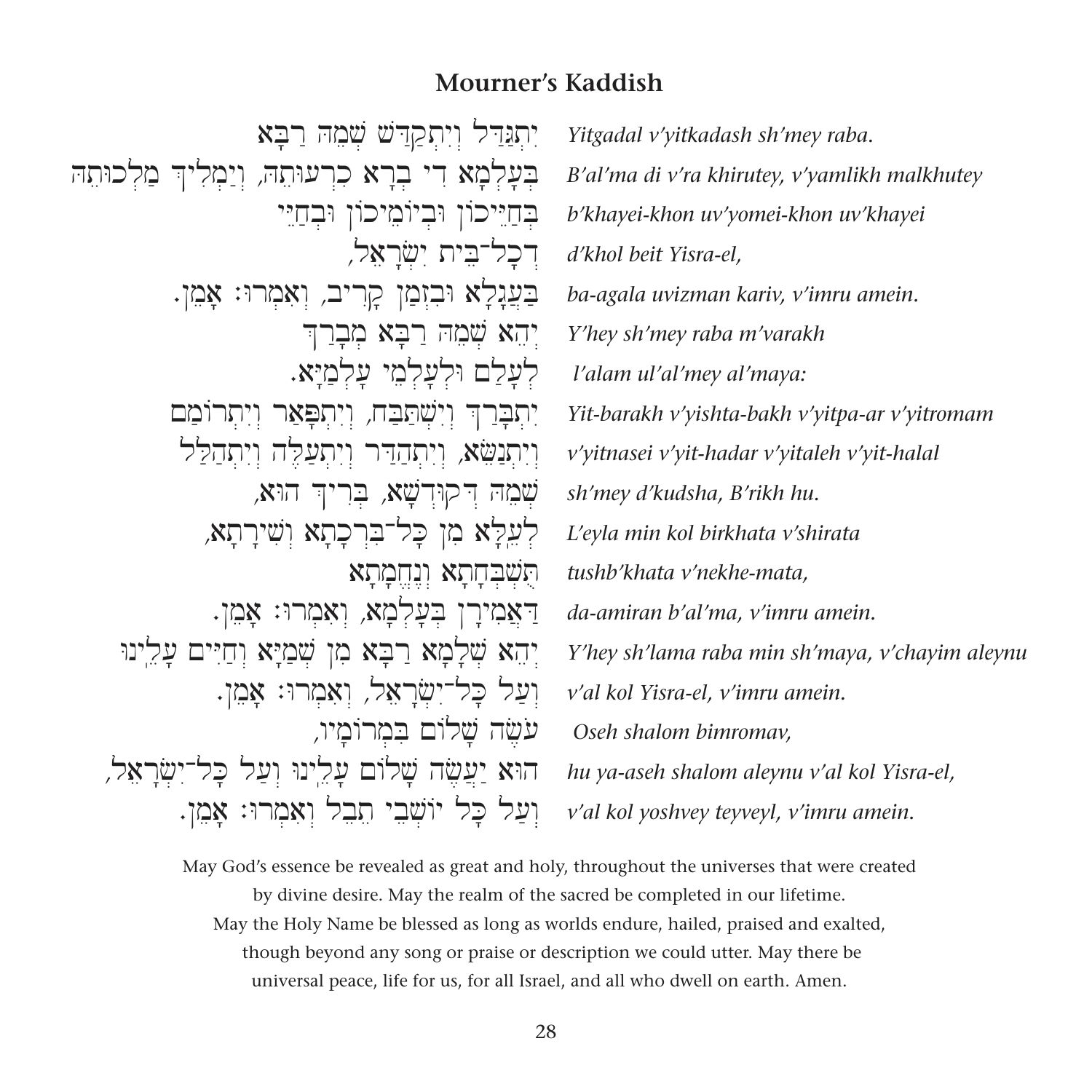### **Od Yavo Shalom Aleinu** *A prayer for peace; a vision for peace*

עוֹד יבוֹא שׁלוֹם עלינוּ ועל כּוּלם. סַאלַאם, עַלֵינוּ וִעַל כָּל הַעוֹלַם, סַאלַאם סַאלַאם.

*Od Yavo Shalom Aleinu (x3) V'al kulam. Salaam! Aleinu v'al kol ha-olam, Salaam, Salaam!* Peace will come to us and to all people. Peace to us and all the world!

#### **V'Shamru**

וֹשַׁמִרוּ בְנֵי-יְשָׂרַאֵל אֶת-הַשַּׁבַּת לַעֲשׂוֹת אֶת-הַשֲׁבָּת לְדֹרֹתָם בִּרִית עוֹלָם בִינִי וּבִין בִּנֵי יִשְׂרַאֵל אוֹת הִיא לְעֹלַם כִּי שֵׁשֵׁת יַמִּים עַשַׂה יִיַ אֵת-הַשֲׁמַיִם וְאֵת-הָאַרֵץ וּבִיּוֹם הַשָּׁבִיעִי שַׁבַת וַיִּנִפַּשׁ

*V'shamru v'ney Yisrael et haShabbat la'asot et haShabbat l'dorotam b'rit olam. Beyni u-veyn b'ney Yisrael ote hee l'olam Kee shey-shet yameem asah Adonai et hashamayim v'et ha-aretz U-vayom hashvee-ee shavat va-yeena-fash.* 

And the children of Israel shall preserve the Sabbath to maintain the Sabbath For their generations as an everlasting covenant. Between Me and the children of Israel, it is a sign for eternity that in six days Adonai made the heavens and the earth, And on the seventh day God rested and was refreshed. Therefore Adonai blessed the day of Shabbat and made it holy. Blessed are You, Adonai our God, Source of All, Creator of the fruit of the vine.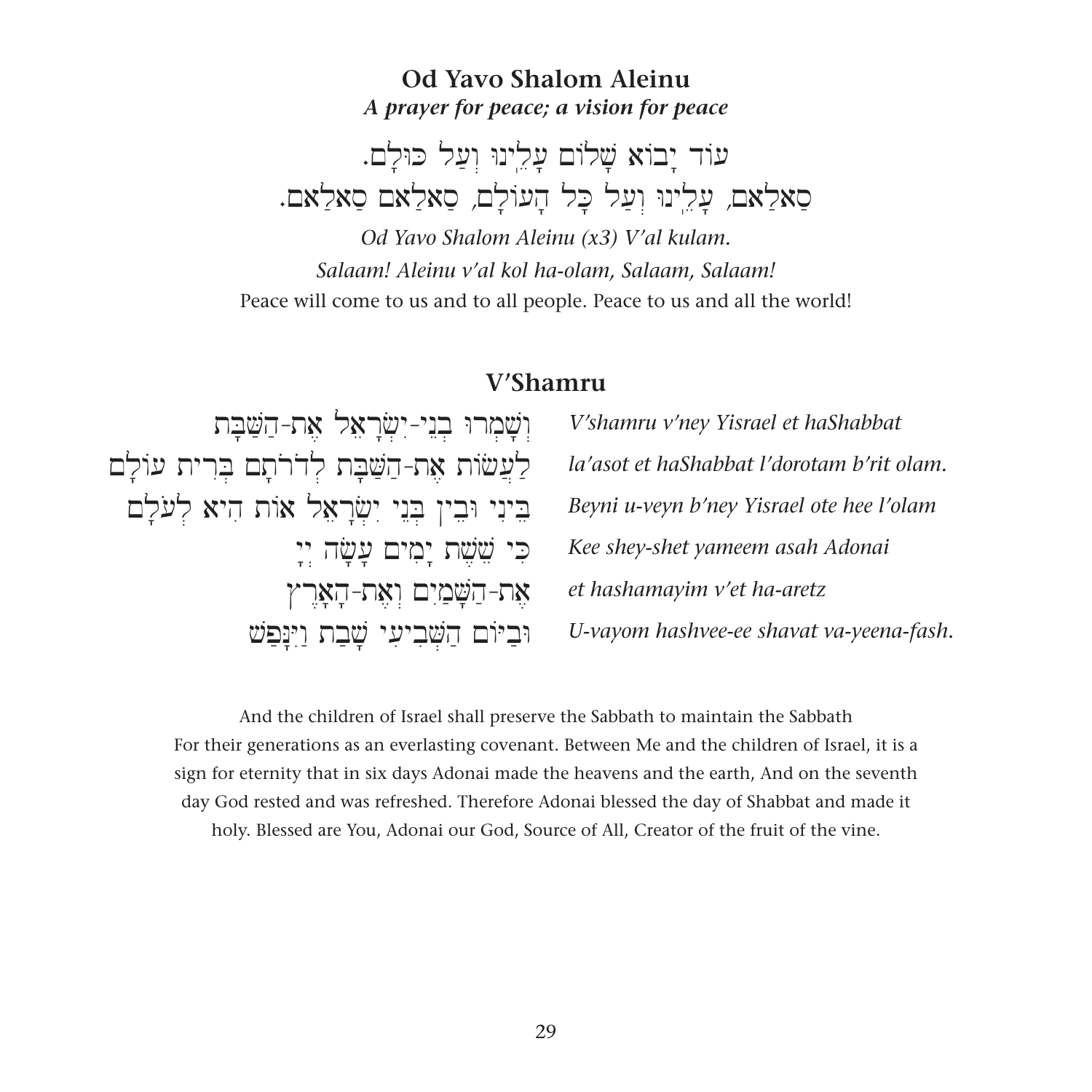# Kiddush

# בְרוּךְ אַתָּה יְיָ אֱלֹהֵינוּ מֶלֶךְ הָעוֹלָם בּוֹרֵא פְּרִי הַגָּפִן.

Baruch Ata Adonai Eloheynu Melekh haOlam, borey p'ree hagafen.

Blessed are you, Lord our God, ruler of the universe, who creates the fruit of the vine.

### Motzi

# בְרוּךְ אַתָּה יְיָ אֱלֹהֵינוּ מֶלֶךְ הָעוֹלָם הַמּוֹצִיא לֶחֶם מִן הָאָרֶץ.

Baruch ata Adonai Eloheinu melech ha'olam hamotzi lechem min ha'aretz.

Blessed are you, Lord our God, ruler of the universe, who brings forth bread from the earth.

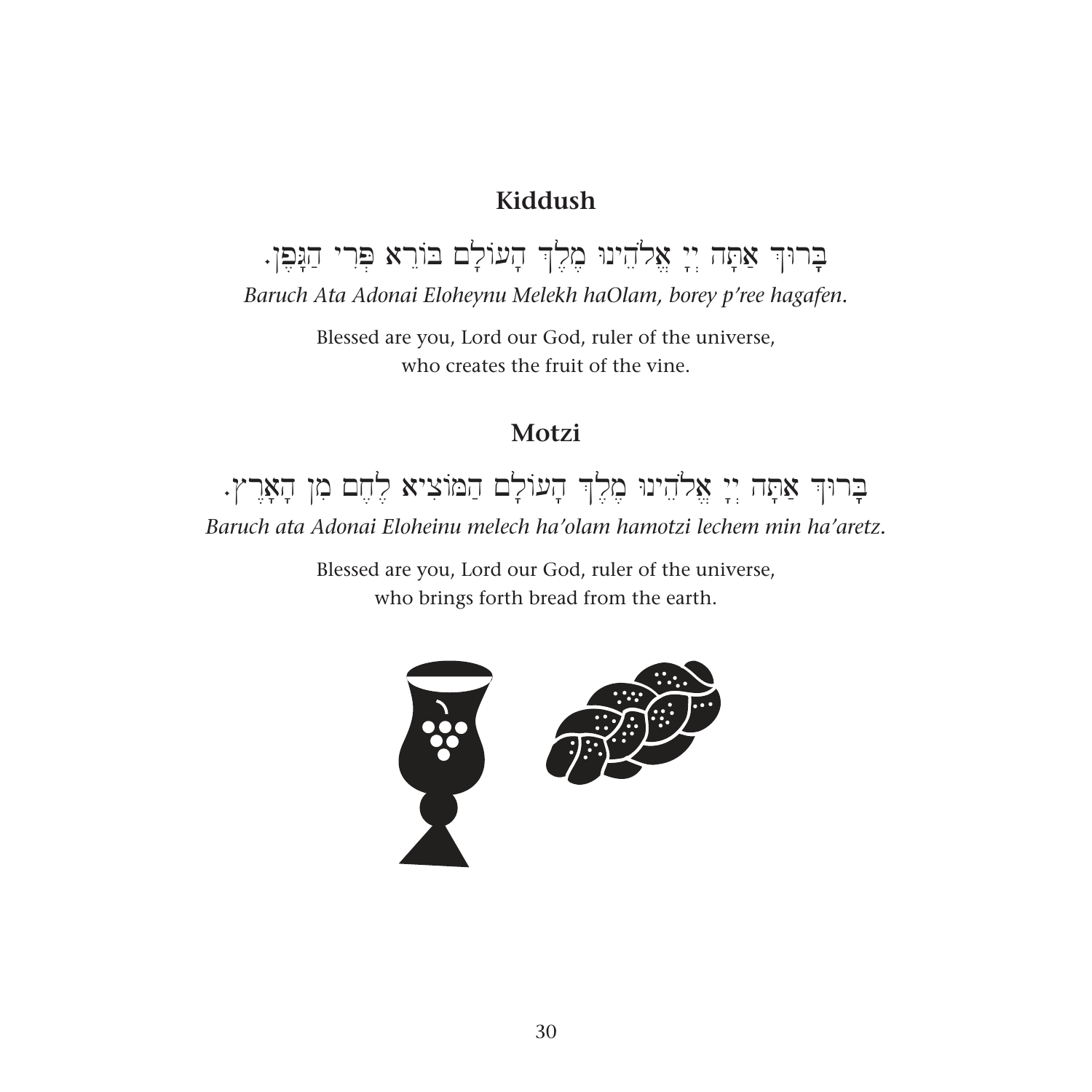# Mitzvah Project

In the spirit of *tikkun olar*<br>back to the community. n the spirit of *tikkun olam*, or repairing the world, it is part of the Bar Mitzvah tradition to give

 Levi's mitzvah project was collecting thank you letters for the frontline health care workers of Truth or Consequences, New Mexico, where we spent a lot of time during the pandemic. Thanks to many of you, as well as local community members, Levi accomplished his goal of collecting more than 100 letters. He delivered them directly to the workers, and each one introduced themselves by saying their name and their role at the hospital. Knowing what they have been through this last year, it was a powerful and emotional moment. They applauded when Levi gave them the letters and the group photo below ended up in the local newspaper!

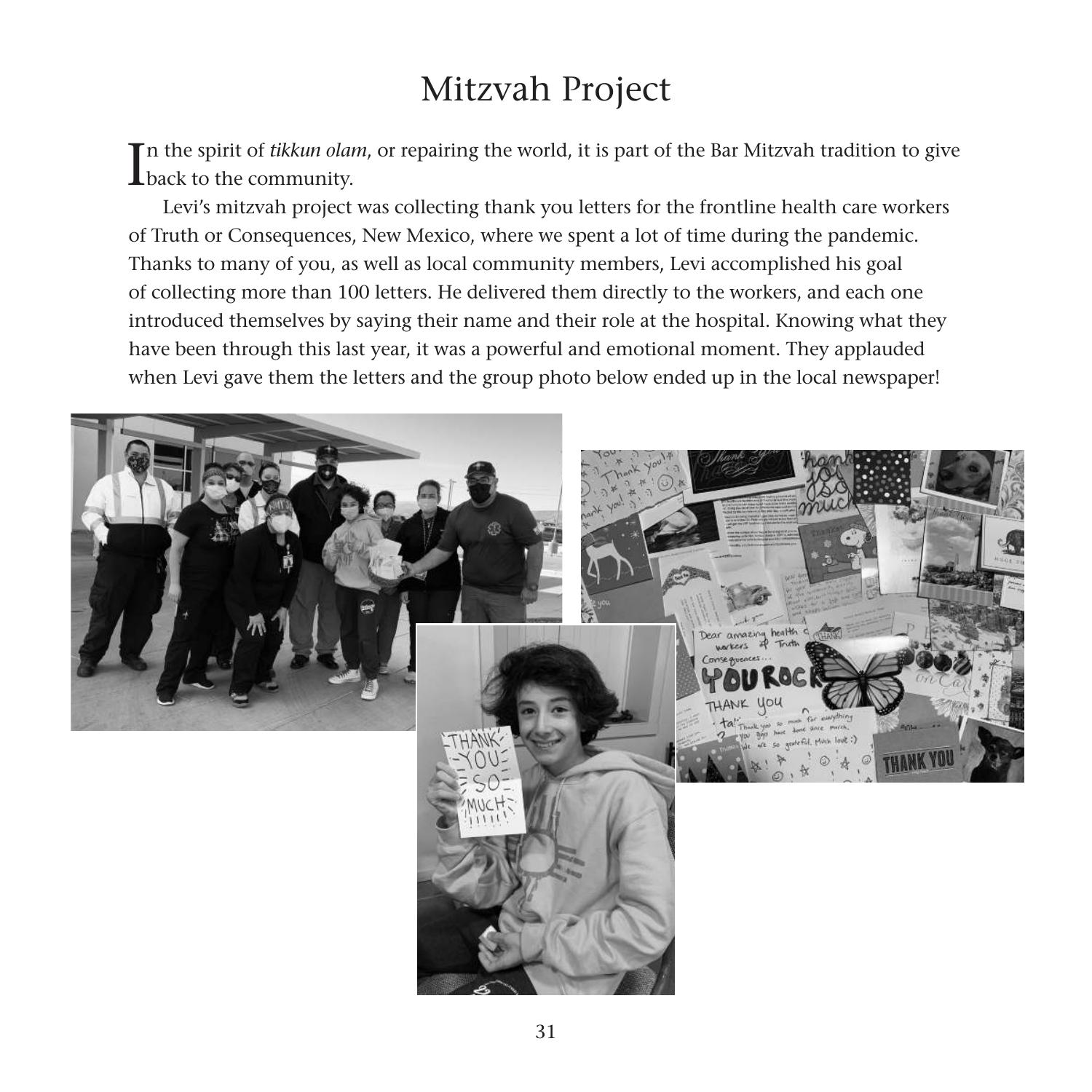# Special Thanks

This Bar Mitzvah has truly been a group effort. We are especially grateful to the following people:

**Rabbi Charna Rosenholtz**, whose passion for both Torah and 7th graders is infectious! We are incredibly appreciative of your leadership and guidance. Your deep love of Judaism allows this ancient wisdom to live and breathe, offering connection, compassion and meaning in our modern world.

**Caroline Saliman** said recently: "The only thing people need to know about Levi is that in Pre-K he played trumpet with his nose." From our initial meeting at the Boulder JCC nearly a decade ago to summer camp to the last year-and-a-half as Levi's tutor, you have been a constant source of positive energy, enthusiasm, and the best kind of Jewish education. We love you so much.

**Brooke Fisher** is the coolest, kindest, most warm-hearted Director of Family Life a synagogue could possibly have. Thanks for welcoming us with open arms.

**Rabbi Diane**, it has been an honor getting to know you. Thank you for being so generous with your time, insights, and willingness to help fill in missing pieces.

**Dorothy "Roro" and Mike** have been like another set of grandparents to Levi, helping to take care of him and Bodhi since they were born in New Mexico. Your grace, wisdom and unconditional love have been a constant source of inspiration and grounding for our entire family.

**Dena Gitterman**, thank you for all of the administrative support, for the  $\frac{1}{2}$ ה "Into the Heart" Shabbat siddur that contributed greatly to this service, and for all you do to hold the Congregation together.

**Eyal Rivlin** and **Sheldon Sands** for helping our service come to life with your beautiful music.

**Earth Coast Productions** for making the online experience as smooth and engaging as possible.

**Hal and Risa Aqua**, thank you for designing this beautiful program.

**Bodhi Turner**, for all of your patience as we prepared for today, and for being the best little brother.

To Levi's grandparents, **Harry and Barbara Turner** and **Nardy and Wendy Samuels**, thank you for showing us the importance of tradition, dedication, hard-work and family. We could not possibly love you more.

Finally, to **all our friends and family**, we are grateful for your presence today. If there's one thing this last year has made clear, it's that the people in our lives are what matter most. And that's YOU!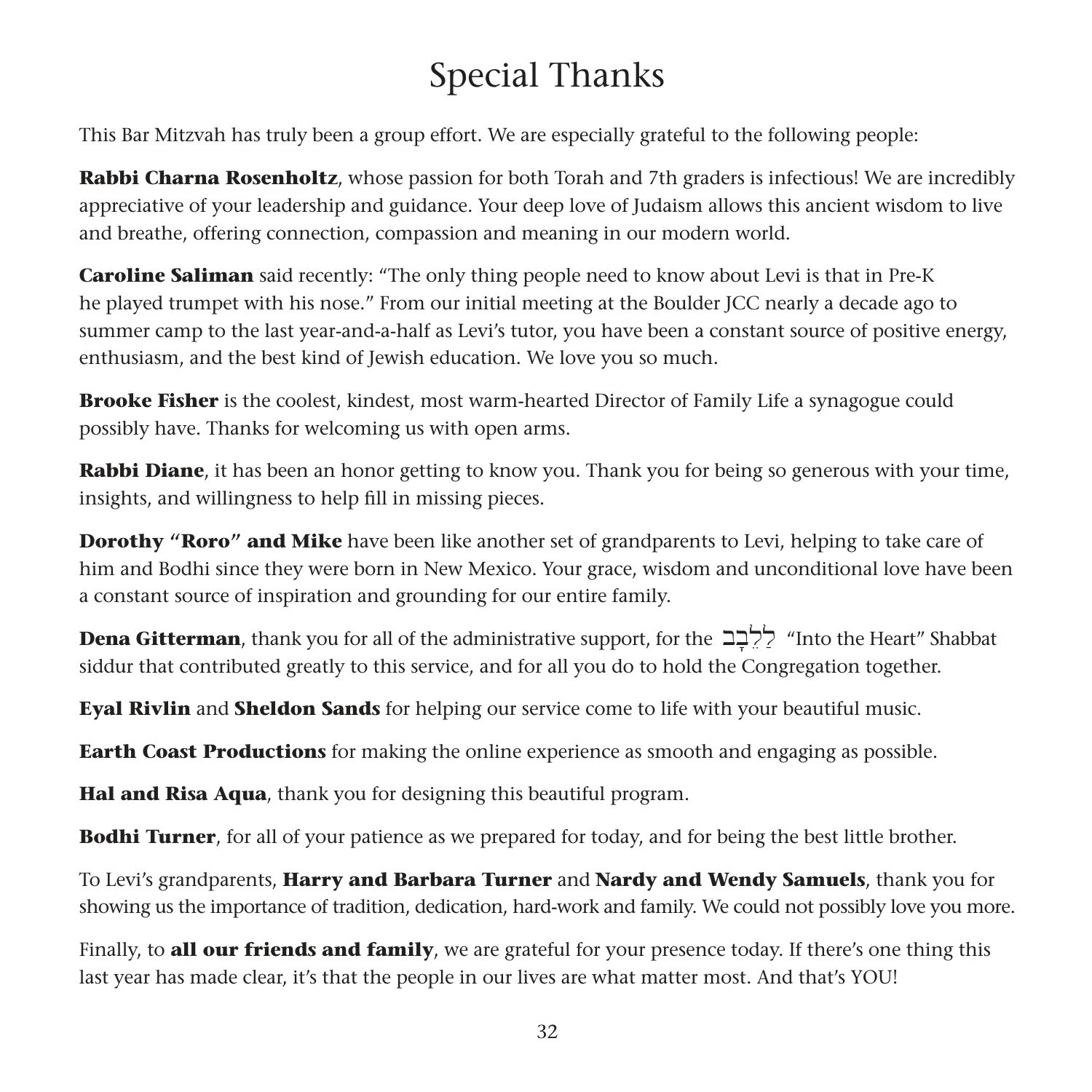